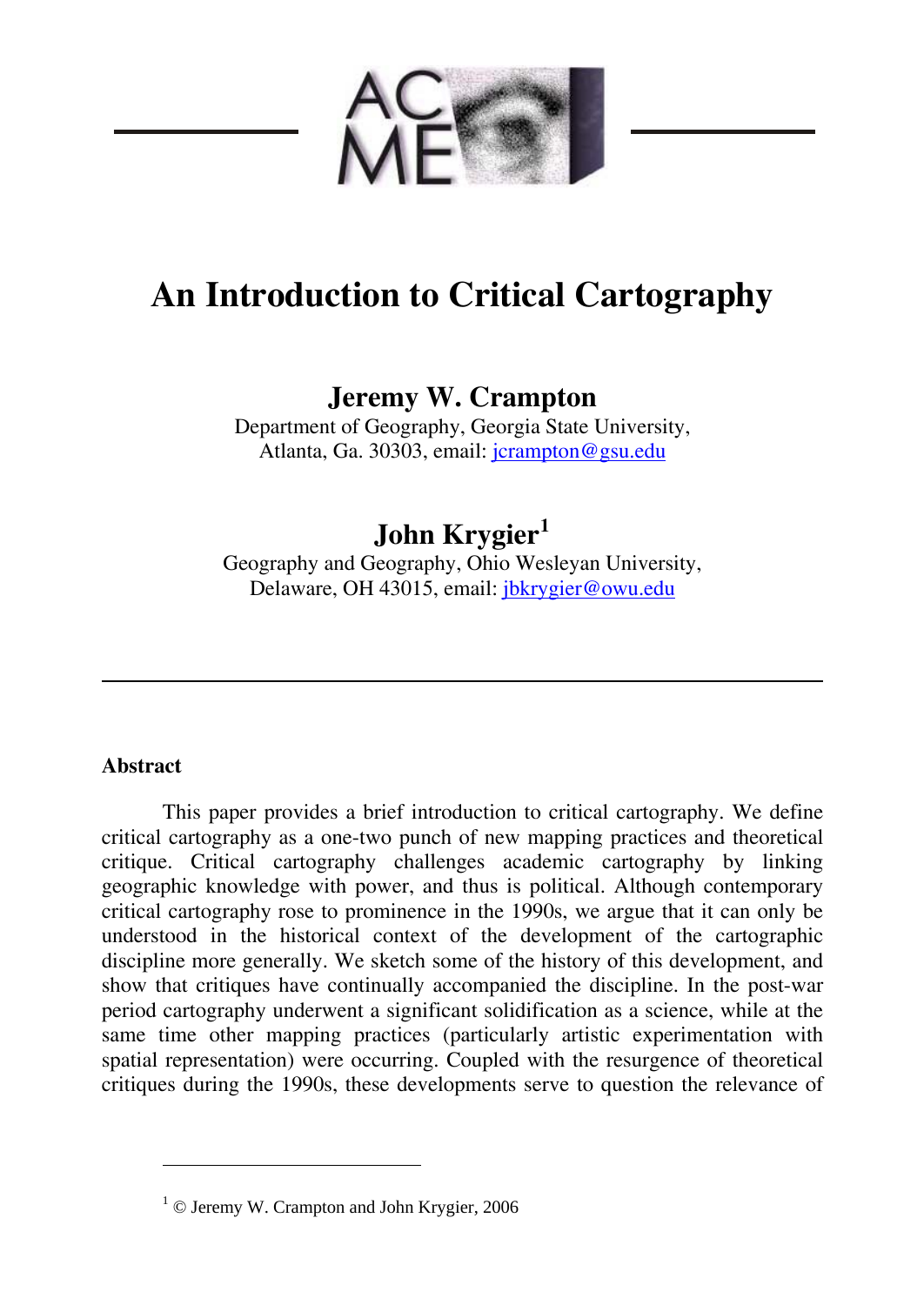the discipline of cartography at a time when mapping is increasingly prevalent and vital.

#### **Introduction: Cartography Undisciplined**

In the last few years cartography has been slipping from the control of the powerful elites that have exercised dominance over it for several hundred years. These elites—the great map houses of the west, the state, and to a lesser extent academics—have been challenged by two important developments. First, the actual business of mapmaking, of collecting spatial data and mapping it out, is passing out of the hands of the experts. The ability to make a map, even a stunning interactive 3D map, is now available to anyone with a home computer and an internet connection. Cartography's latest "technological transition" (Monmonier 1985; Perkins 2003) is not so much a question of new mapping software but a mixture of "open source" collaborative tools, mobile mapping applications, and geotagging. While this trend has been apparent to industry insiders for some time, a more social theoretic critique, which we argue is a political one, situates maps within specific relations of power and not as neutral scientific documents. One might expect a critique of the politics of mapping to weaken the power of the map and to work against a transition putting maps into more people's hands. But just the opposite has happened. If the map is a specific set of power-knowledge claims, then not only the state but others could make competing and equally powerful claims.

This one-two punch–a pervasive set of imaginative mapping practices and a critique highlighting the politics of mapping–has undisciplined cartography. That is, these two trends resist and challenge the received method and practice of mapping established when cartography became an academic discipline. This "insurrection of knowledges" (Foucault 2003: 9) has not occurred without struggle and backlash. It is operating from the ground up in a diffuse manner without topdown control. Yet it is a movement that is ongoing whether or not the academic discipline of cartography is involved (Wood 2003). It is in this sense that we can say that cartography is being undisciplined; that is, freed from the confines of the academic and opened up to the people.

This paper provides an introduction to these two critical movements of cartography. Our main argument rests on two assertions: first that critique is political by its nature, and second that today's critical movement is part of a longer cartographic critique. Mapping throughout its history has been continually contested. The explicit critique of cartography and GIS that arose in the late 1980s should therefore be understood in this much longer tradition. While the former is better known, to overlook the latter is merely to "accept what *cartographers* tell us maps are supposed to be" (Harley 1989: 1). In fact, cartography as a way of knowing the world has constantly struggled with the status of its knowledge in a manner similar to that of the geographical discipline (Livingstone 1992).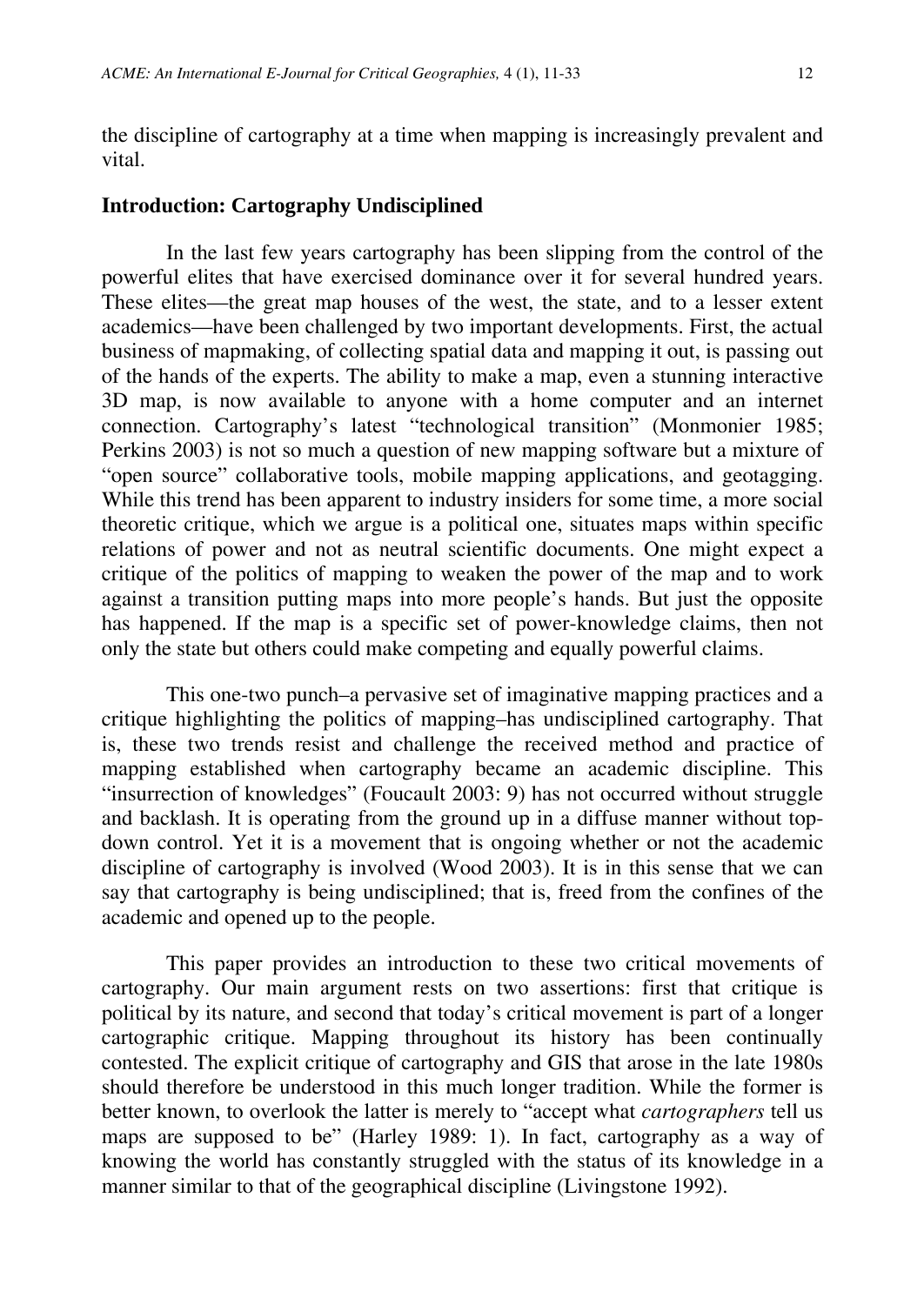Following this Introduction we offer a brief explanation of critique and why it is political. In the third section we delve more deeply into critical cartography and provide some examples. Fourth, we trace the critique back historically. In the last section we suggest avenues for post-disciplinary mappings.

#### **What is Critique? A critical politics of truth**

A critique is not a project of finding fault, but an examination of the assumptions of a field of knowledge. Its purpose is to understand and suggest alternatives to the *categories of knowledge* that we use. These categories (i.e., assumptions and familiar notions) shape knowledge even as they enable it. For example, it is often assumed that good map design must achieve "figure-ground" separation, even though recent research on cultural differences in the perception of figure ground reveals that non-Western viewers do not have the same reaction to figure-ground as Western viewers (Chua et al. 2005). Critique does not seek to escape from categories but rather to show how they came to be, and what other possibilities there are.

This sense of critique was developed by Kant, especially in the *Critique of Pure Reason* (1781, 2<sup>nd</sup> Edn. 1787). For Kant a critique is an investigation which "involves laying out and describing precisely the claims being made, and then evaluating such claims in terms of their original meanings" (Christensen 1982: 39). Kant's essay on the question of the Enlightenment (Kant 2001/1784) describes critical philosophy as one in which people constantly and restlessly strive to know and to challenge authority.

The modern emphasis on critique owes a substantial amount to the Frankfurt School's development of critical theory. The Frankfurt School, known formally as the Institute for Social Research, was founded in Germany in 1923 and moved to New York in 1933 when Hitler came to power. The writers most closely associated with the school included Max Horkheimer, Theodor Adorno, Walter Benjamin, Herbert Marcuse, and later Jurgen Habermas. Many of these writers sought to release the emancipatory potential of a society repressed by technology, positivism and ideology. For example, Adorno argued that capitalism, instead of withering away as Marx had predicted, had in fact become more deeply established by co-opting the cultural realm. The mass media, by pumping out low quality films, books and music (and today, TV or internet) substituted for people's real needs. Instead of seeking freedom and creativity, people were satisfied with mere emotional catharsis, and were reduced to making judgments of value on monetary worth. Frankfurt School writers sought to dispel such harmful and illusory ideologies by providing an emancipatory philosophy which could challenge existing power structures.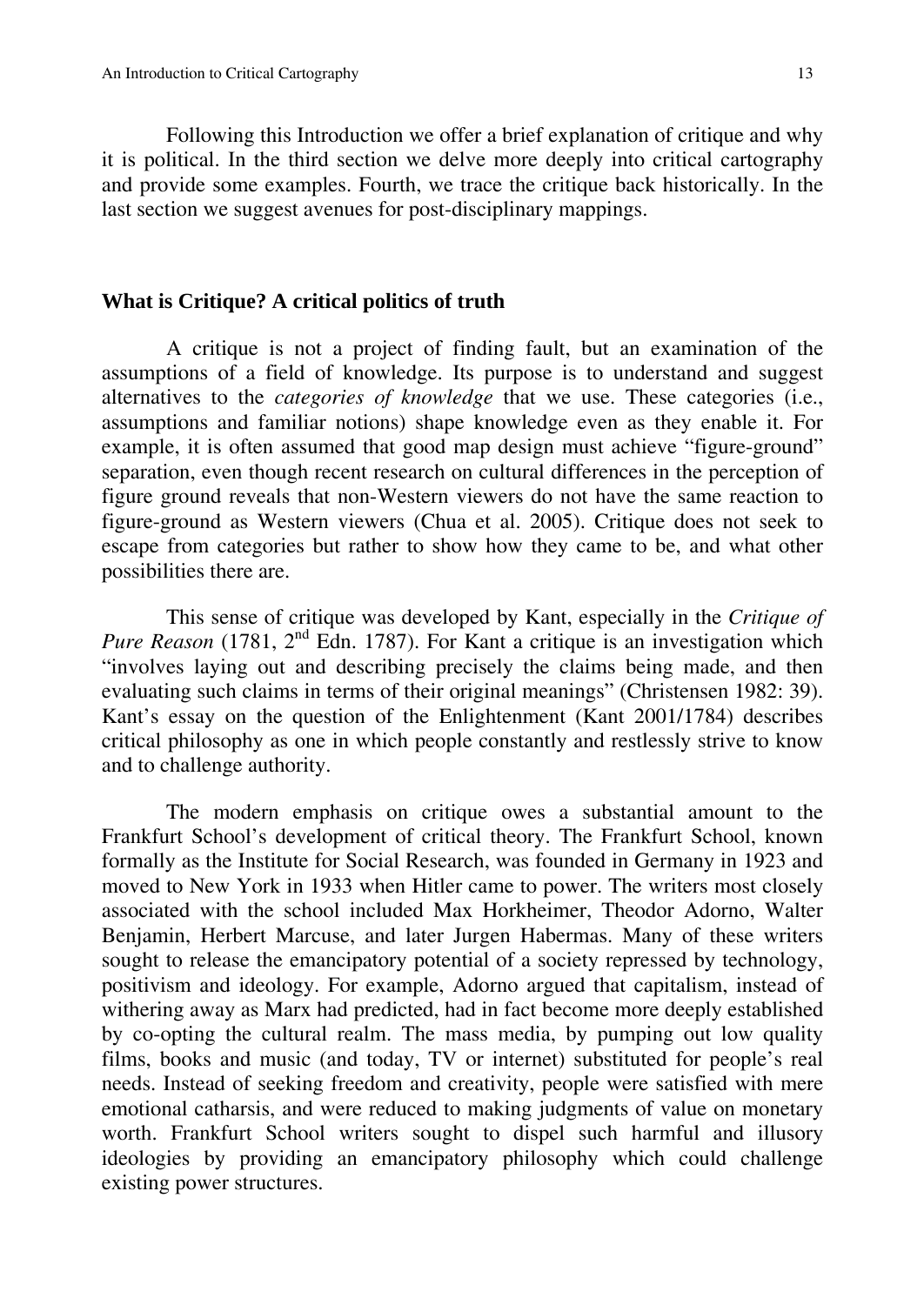Reflecting on Kant's critical philosophy Michel Foucault observed that critique is not a question of accumulating a body of knowledge, but is rather "an attitude, an ethos, a philosophical life in which the critique of what we are is at the one and the same time the historical analysis of the limits that are imposed on us and an experiment with the possibility of going beyond them" (Foucault 1997: 132). This emphasis on the historical conditions that make knowledge possible led Foucault to his explorations of how knowledge—including knowledge that aspired to scientific rationality such as disciplinary knowledge—was established and enabled through historically specific power relations. Such a historical emphasis is also a part of the cartographic critique.

However, by power Foucault did not mean the same thing as the "false consciousness" of ideology in the Frankfurt sense. For Foucault power is not a negative force that must be dispelled, nor does he conceive of subjects as being constrained from reaching their true potential by a repressive state power (Ingram 1994). Foucault's conception of power was more subtle, one that emphasized the politics of knowledge. Power did not emanate from the top of a class hierarchy, but rather was diffused horizontally in a highly differentiated and fragmented fashion. Furthermore if power had repressive effects it also produced subjects who act freely. The possibility of "going beyond" the limits, of resisting, is a real one. This construction of rationality does not occur in a void however, but has been "historically and geographically defined" (Foucault 1991: 117). Foucault's sensitivity to geographic and spatial aspects of rationality makes him of particular interest because he shows that many problems of politics require spatial knowledge (Crampton and Elden 2006).

In sum then, the answer to the question "what is critique?" is that it is a politics of knowledge. First, it examines the grounds of our decision-making knowledges; second it examines the relationship between power and knowledge from a historical perspective; and third it resists, challenges and sometimes overthrows our categories of thought. Critique does not have to be a deliberate political project. If the way that we make decisions (based on knowledge) is changed, then a political intervention has been made. Critique can therefore be both explicit and implicit. Furthermore, the purpose of critique as a politics of knowledge, is not to say that our knowledge is not *true*, but that the truth of knowledge is established under conditions that have a lot to do with *power*. In the next section we elaborate on these points in the context of the cartographic critique more specifically.

#### **The Cartographic Critique: Some Examples**

Critical geographers who have not been paying close attention and think of cartography as a technical field that has produced one or two interesting critical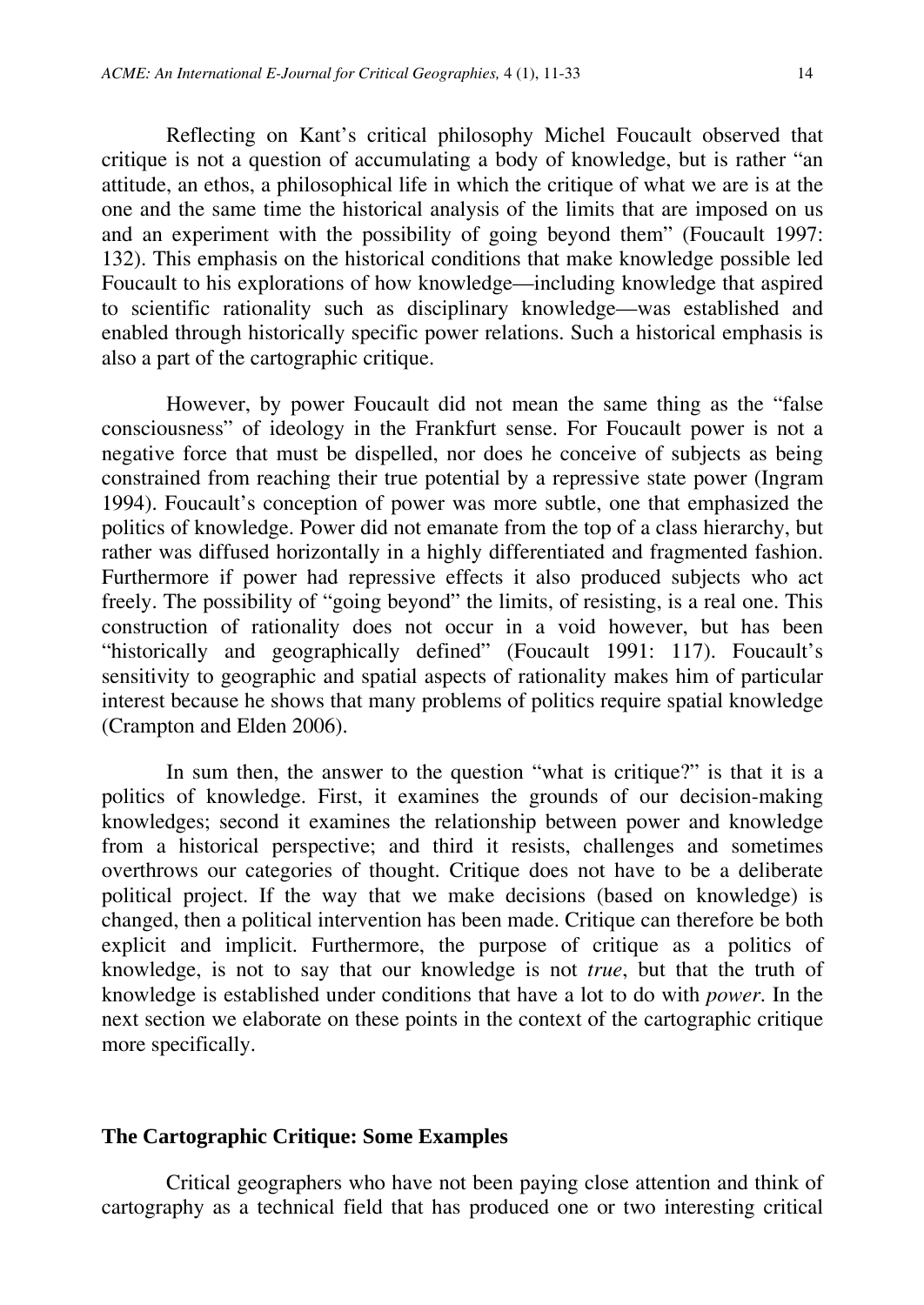articles in the last twenty years are woefully out of touch. In fact cartography is a rich transdiciplinary field. Not only is the theoretical critique contributing to our understanding of the theoretical aspects of mapping, but the increasingly ubiquitous and mobile mapping capabilities are changing the structure of map production and labor. Maps are no longer imparted to us by a trained cadre of experts, but along with most other information we create them as needed ourselves. Both of these developments serve to change the conditions of possibility of the discipline. Critical cartography has targeted such disciplinary knowledge in two developments, one theoretical and one in practice.

#### *Theoretical Critiques*

The theoretical critique of cartography addresses post-war academic cartography's search for ever better and more veridical representations of a preexisting reality. But instead of participating in this search, critical cartography assumes that maps *make* reality as much as they represent it. Perhaps John Pickles expresses this best when he says:

instead of focusing on how we can map the subject…[we could] focus on the ways in which mapping and the cartographic gaze have coded subjects and produced identities (Pickles 2004: 12).

Pickles rethinks mapping as the production of space, geography, place and territory as well as the political identities people have who inhabit and make up these spaces (Pickles 1991, 1995). Maps are active; they actively construct knowledge, they exercise power and they can be a powerful means of promoting social change.

Increasing attention was paid to how maps inscribe power and support the dominant political structures. Wood's *The Power of Maps* (1992) was particularly significant in this regard. It was both a major institutional exhibition at the Smithsonian and a best-selling book (a Book of the Month selection). It exerted a considerable influence on academics and non-academics through its argument that maps expressed interests that are often hidden. Its populist message that those interests could be made to work for others was a manifesto for many countermapping projects. Turnbull (1993) for example includes the story of a map of Aborigine Dreaming trackways in the Great Victoria Desert. Although made by a westerner this map was accorded great significance by the Aborigines, and it was successfully used in a land dispute.

The standard historiography of critical cartography is that it developed during the 1980s and early 1990s in opposition to post-war epistemologies of mapping (Schuurman 2000; Schuurman 2004). Often this account cites the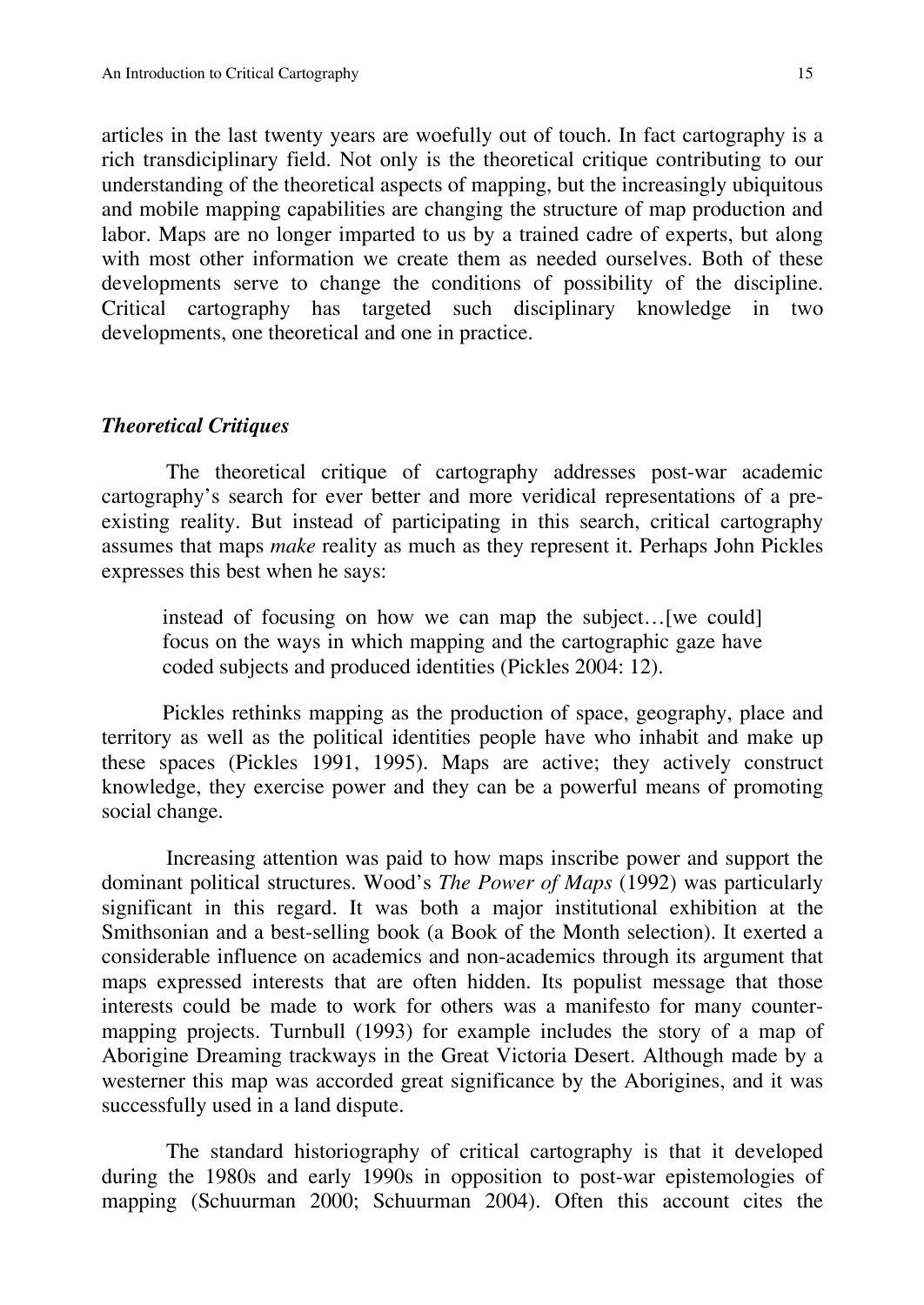theoretical writings of Brian Harley (see for example, Harley 1988a, 1988b, 1989, 1990b, 2001; Harley and Zandvliet 1992) or critiques of GIS (Openshaw 1991; Pickles 1991; Taylor 1990). And in fact this is not incorrect; that time period did see a stimulating sense of engagement with the implications of cartographical knowledges. However, as we shall see in Section Four, they are part of a longer critique.

Brian Harley's papers introduced the ideas of power, ideology and surveillance, arguing that no understanding of mapping was complete without them. These ideas were new to the discipline, if not to geography (Edney has pointed out that Harley was well read in radical human geography, (Edney 2005a). Rejecting the binary oppositions until then dominant in cartography, such as art/science, objective/subjective, and scientific/ideological, Harley sought to situate maps as social documents that needed to be understood in their historical contexts. Harley then argued that mapmakers were ethically responsible for the effects of these maps (Harley 1990a). In this way he could explain the dominance of seemingly neutral scientific mapping as in fact a highly partisan intervention, often for state interests.

Other writers took up this last point and applied it to the field of GIS. Pickles suggested that GIS represented a return to technocratic positivism (Pickles 1991), while Smith made a forceful argument that GIS enabled American militarism in the Gulf War (Lacoste 1976; Smith 1992). GIS practitioners responded in kind, accusing social theorists of ignoring the tremendous insights possible with GIS (Openshaw 1991) and of attacking one of the few real contributions of geography beyond the discipline. For a few years the arguments constituted geography's own version of the "culture wars." However, as Schuurman has documented, there was a strong vested interest in reconciliation, which has resulted in some recognition of the validity of each other's arguments (Schuurman 1999, 2000; Schuurman 2004). During the 1990s there was an effort to develop an approach that has been labeled social or critical GIS which shares many affinities with critical cartography.[2](#page-5-0)

 The most notable of these is that GIS has been taken outside the academy and used for community participation (Craig et al. 2002). As yet however, there has

 $\overline{a}$ 

<span id="page-5-0"></span> $2$  The terms critical GIS and critical cartography overlap but do not coincide. While they spring from the same critical philosophy described above, critical GIS refers to the social implications of geographic information systems, the hardware and software for interactive spatial data visualization and analysis, while critical cartography is a broader term referring to maps, mapping and mapmaking more generally. How one differentiates between these terms can vary depending on one's understanding of the linkages between GIS and cartography. In this essay therefore we shall not attempt to make strict partition between cartography and GIS, but to focus on mapping itself, as it is common to both GIS and cartography.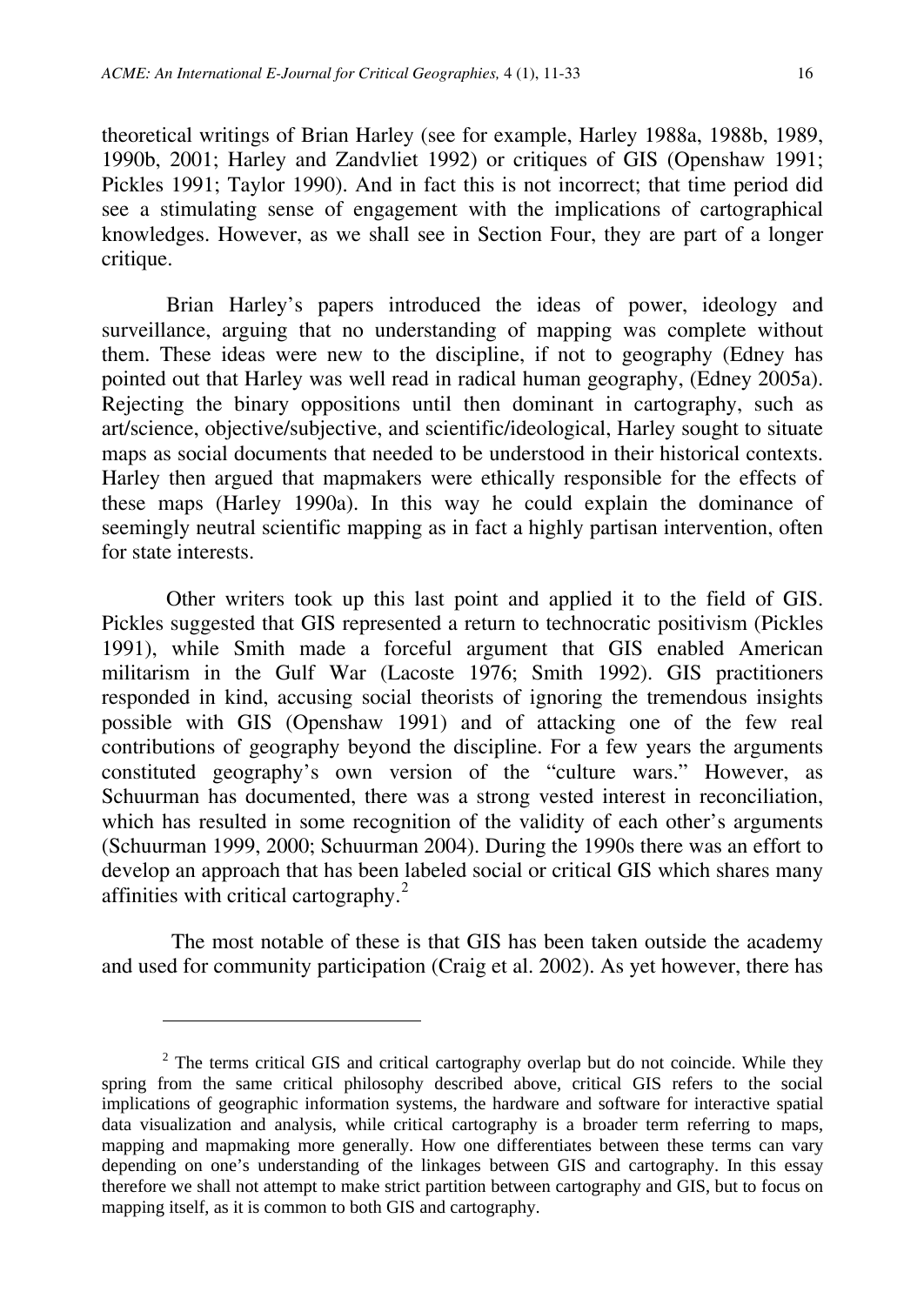been little uptake of social GIS from human geographers despite the fact that GIS plays a large role in social decision-making such as public health analysis (Schuurman and Kwan 2004).

These theoretical critiques were made possible and given strength by the fact that throughout its history mapmaking has butted up against marginalized and local knowledges that were not scientific. As the ongoing *History of Cartography* project has repeatedly shown (1987), indigenous, pre-scientific or undisciplined mappings abound in many human cultures. In Volume I of that series founding editors Harley and Woodward adopted a new definition of the map in order to include examples of maps that did not fit with textbook cartography: "maps are graphic representations that facilitate a spatial understanding of things, concepts, conditions, processes, or events in the human world" (Harley and Woodward 1987: xvi). By emphasizing the role of maps in human experience, rather than the look or form of maps (as had been typical, see for example (Robinson 1952)), Harley and Woodward opened the door to many non-traditional and non-western mapping traditions. Their project, with its consideration of hundreds of new examples of maps, almost certainly informed Harley's theoretical work, and not the other way around (Edney 2005b; Woodward 1992, 2001).

#### *Critical Mapping Practices*

If the theoretical critique cleared conceptual space for alternative mappings it has fallen to a variety of practitioners outside the academy to explore what this has meant in practice. Perhaps the most noteworthy has been map experimentation by the artistic community, especially with representation and the map's role in creating a sense of geographical meaning (Casey 2002; kanarinka 2006a).

For example, a number of artists have explored how maps are political and how mapping can be a political act. Such an appropriation of the politics of representation has long historical roots, from the avant-garde artistic movements at the turn of the century (George Braque, Paul Cezanne) to the Situationists and "psychogeographers" of the 1950s and 1960s. These latter groups sought to radically transform urban space by subverting cartography as part of a project of political resistance (Harmon 2004). Their "subversive cartographies," by assuming that cartography was always already political, created different arrangements of space (such as the famous 1929 surrealist map of the world, reproduced in Pinder (1996, 2005). As with the Frankfort School, part of their critique was that modern society's basis in consumer capitalism caused deep alienation. Guy Debord's book *The Society of the Spectacle* acts as something of a guide by emphasizing that everything has become represented and thus devalued, everything is a media spectacle (Debord 1967/1994). This work has produced a tremendous legacy, aided by the infusion of mapping technology in the late 1980s which set the stage for an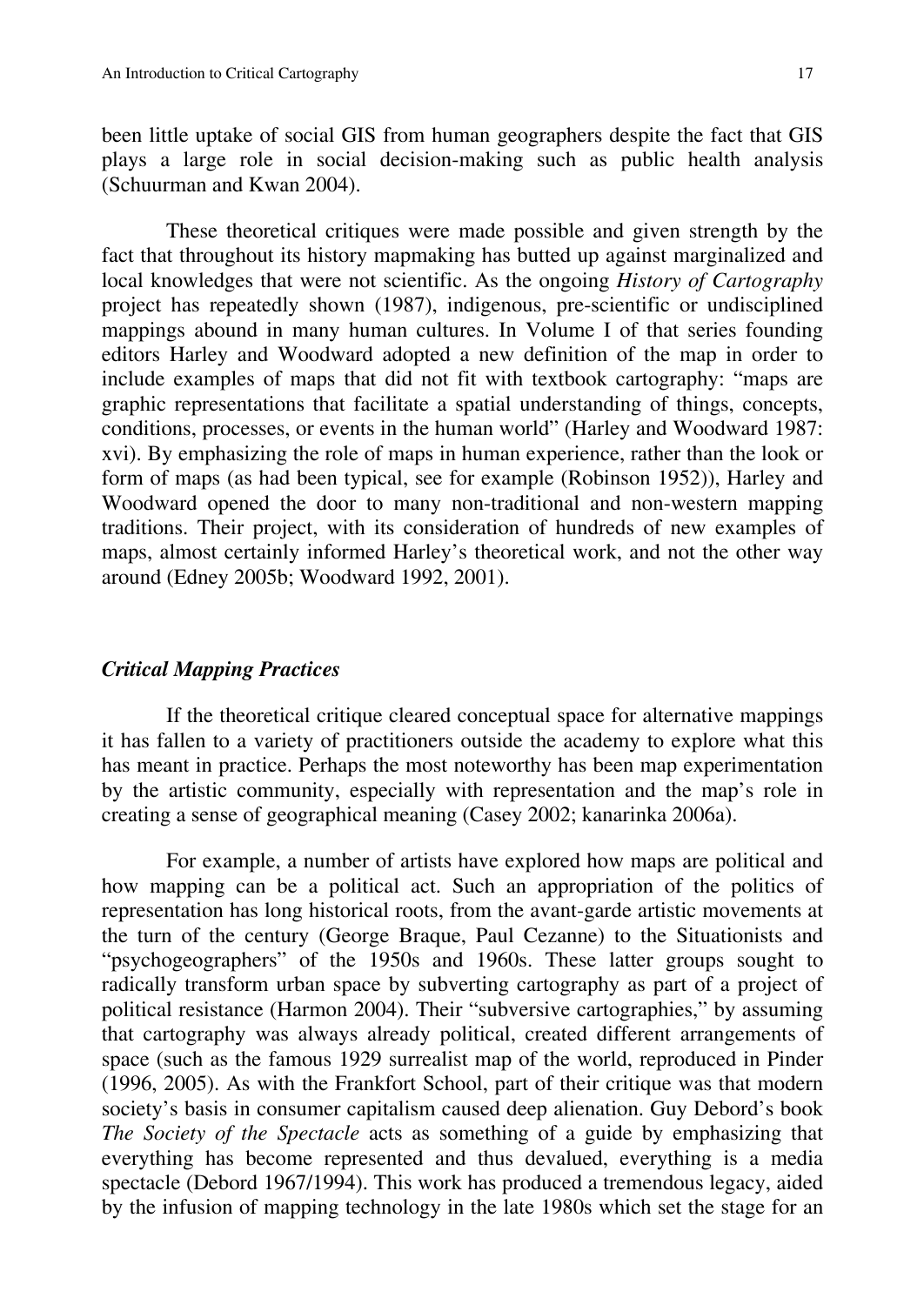explosion in "locative art" and psychogeographical mapping (Casey 2002; Cosgrove 1999, 2005; Harmon 2004). More recently the artists Malene Rrdam and Anna Mara Bogadottir used a map of Copenhagen to navigate the streets of New York City. Lee Walton averaged all the coordinates on a tourist map of San Francisco to come up with a single "Average Point of Interest" where he installed a bronze plaque (kanarinka 2006b). These map events question the commensurability of Euclidean space, a basic assumption of much GIS. Euclidean space is a key component of the scientization and regularization of space, for example it is assumed in "interoperability" where one dataset is commensurable with another. Critiques of Euclidean space which point to its ideosyncracies, localness or its contingent nature show that not all knowledge can be "scientized."

But if "spectacle" was the target for some, others turned the very tools of mass distribution to other uses, bringing mapping technologies to the people more directly. In doing so, they by-passed once more the disciplinary avenues of academic expertise and control; a "people's cartography." Among the powerful are open-source mapping, sometimes called "map hacking" (Erle et al. 2005). Map hacking is the practice of exploiting open-source mapping applications or by combining one site's functionality with another's (sometimes also known as "mashups"). These exploitations are possible because of extensible markup language (XML) and application programming interfaces (APIs). APIs define the way one piece of software connects up with another. When these are open-source (e.g., those provided under the GNU Free Software Foundation license) it means that independent developers can connect their software to others such as Yahoo!, Google and Flickr. Google's June 2005 release of Google Earth (a highly realistic 3D interactive digital earth, complete with 3D buildings, fly, tilt and zoom capabilities) attracted a significant amount of map hacking, presumably because the company is well known. The Google API allows other data to be fed to it and displayed as a Google map. For example, a map hack has taken the City of Chicago's database of arrests, categorized them (drug busts, traffic violations, etc.) and fed them into Google Maps.

To get an idea of how popular these everyday (ubiquitous) mapping practices are consider Google Earth (GE). GE was released in late June 2005 and came to public prominence during Hurricane Katrina in August. Aerial photographs of the disaster were made available by a variety of agencies (as well as Google itself). Although Google does not release download numbers, Google's specialized bulletin boards by the end of 2005 had recorded over 275,000 people registered, with over 40,000 joining each month (registering and joining are not required to use Google Earth; the forums are used mainly by people providing and discussing new spatial data). A reasonable estimate of GE usership would have to numbers in the millions.

While these capabilities are based on geospatial technology, the point is that they did not spring from the disciplines of cartography or GIS. They have been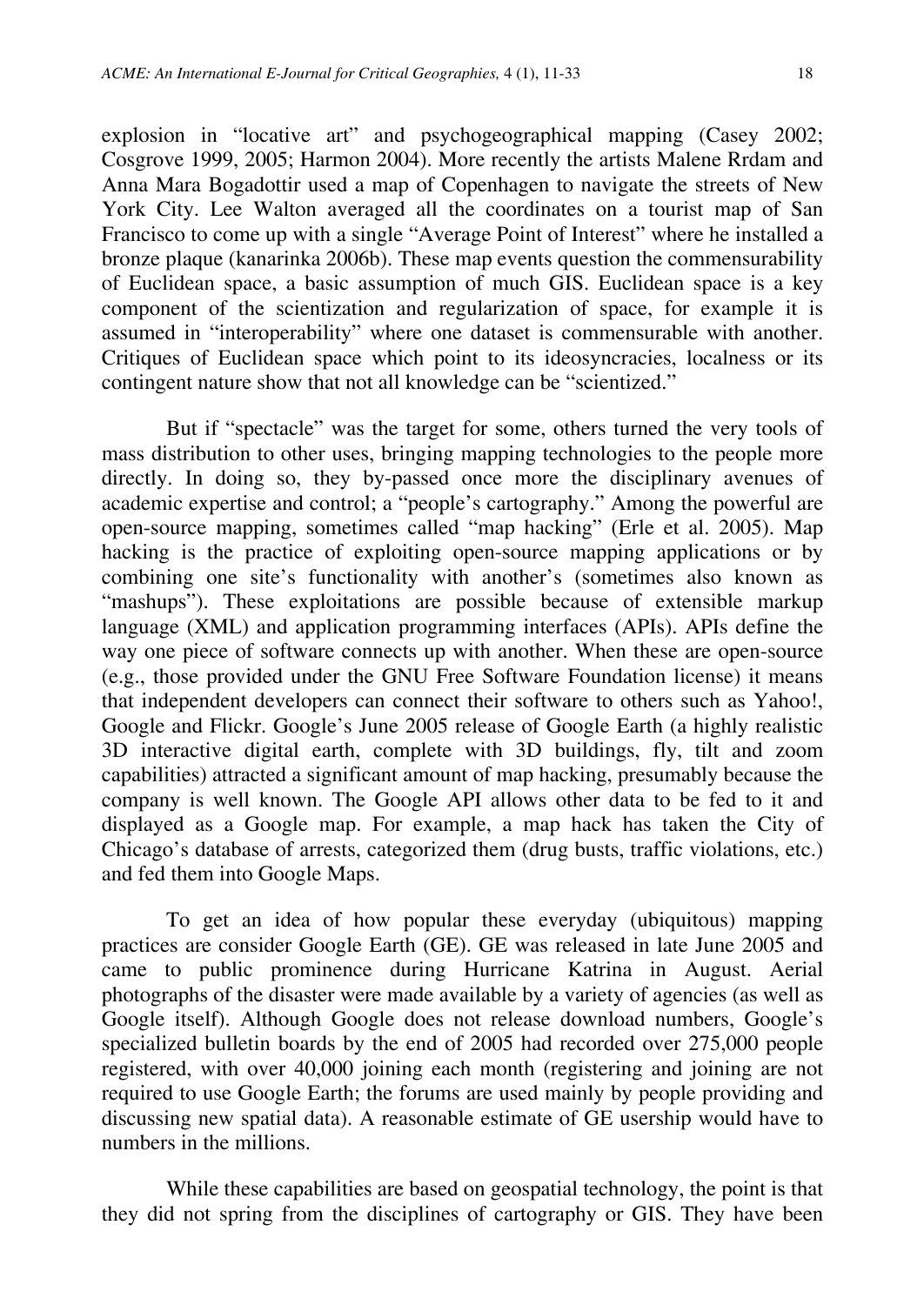developed by programmers intrigued by mapping's potential to deliver meaningful information. Indeed, it is rare to find references to the cartographic literature in these new developments. The earth's representation in photo-realistic detail is used to navigate and visualize data that have a geographically meaningful component. It matters *where* this information is. Since we live our lives fundamentally in mobile everyday worlds (Roush 2005), these *performative* mapping capabilities are intriguing (Laurier and Philo 2003, 2004). Open-source mapping means that cartography is no longer in the hands of cartographers or GIScientists but the users.

Open-source mapping is only effective when people have access to the technology, whether it be the internet, a PC powerful enough to run the software, and perhaps most importantly the knowledge to use it. The distribution of these resources is spatially uneven, as a number of studies of the digital divide have shown (Chakraborty and Bosman 2005; Crampton 2003; Zook 2005). The digital divide consists of a "disparity lag" between different social groups by race, age, location and education. That is, these groups suffer from a lag (sometimes of significant duration) as each new technology is adopted. Therefore the divide is not just a problem of providing a particular technology (for example hundred-dollar laptops, Blau 2005), valuable as that may be, but of *ongoing* disparities in access to technology. Thus the divide is like a series of innovation waves washing on the shore, covering the beach unevenly. As the United Nations Development Program (UNDP) documents each year, many countries around the world face problems that technology alone cannot solve. Misa et. al (2003) have argued this means a full understanding of technological issues must include investigations of how technology and society work together. For GIS and critical cartography, founded in a post-war sensibility of internal empiricism, the social relevance critique has proved a difficult one to absorb as we shall discuss in the next section.

#### **Critical Cartography in Historical Perspective**

As we remarked earlier, the critique of cartography and GIS that arose in the late 1980s should be understood as part of a much longer tradition. Cartography came to fruition alongside many other academic disciplines during the late nineteenth and early twentieth centuries. Previous eras did of course use maps, but it was only at this time that experts started to organize knowledge about them into a coherent body of knowledge with scientific aspirations, that is, a scientific *discipline* of cartography. With disciplinization came critique and contestation, aimed at the scientific approach itself, or as a means of promoting ways of understanding mapping excluded by the scientific approach.

Professional organizations such as the Association of American Geographers (AAG) (established in 1904) sought intellectual distance from the explorer's clubs such as the American Geographical Society (AGS) or Royal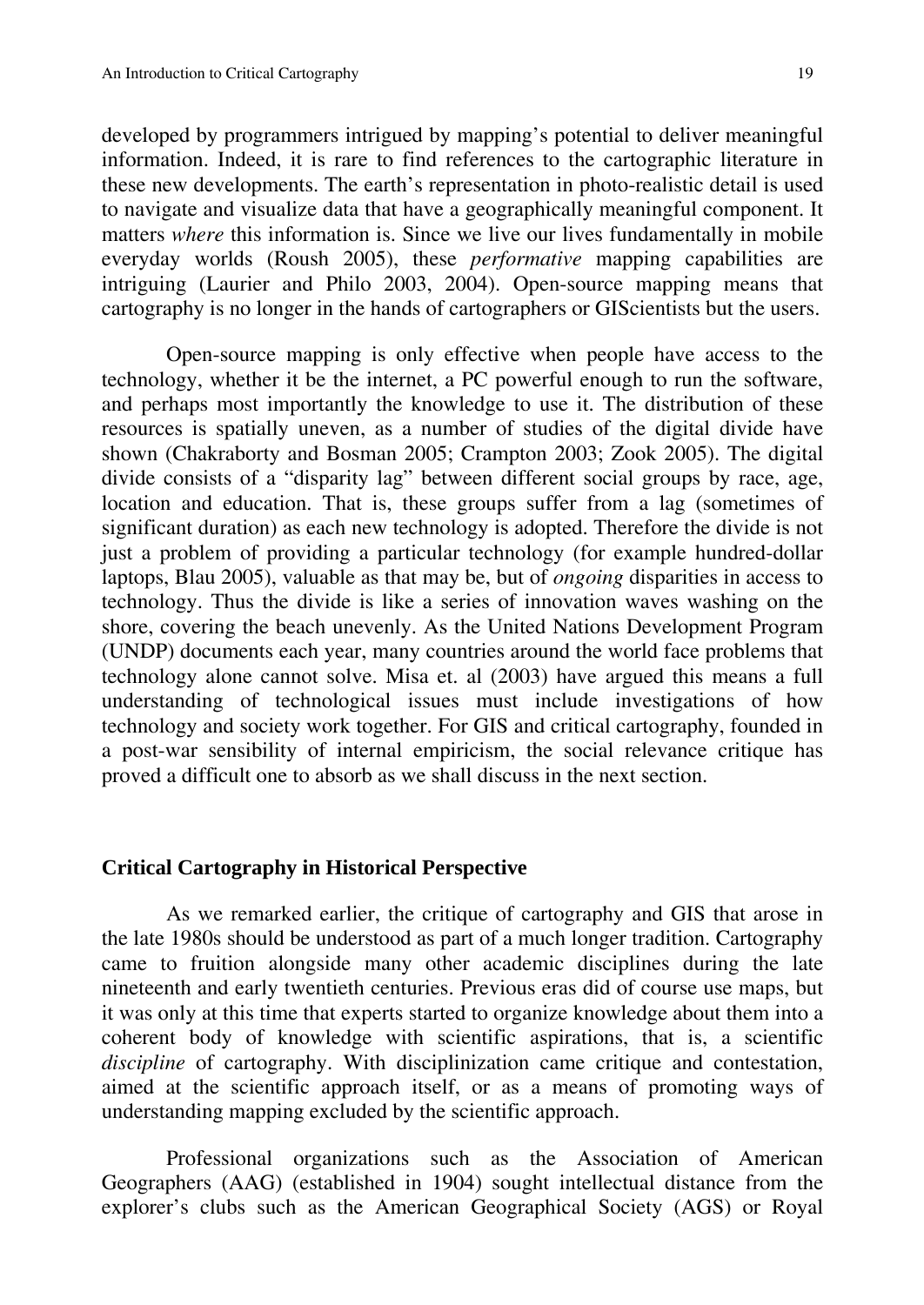Geographical Society (RGS). Knowledge was formalized and structured; indeed the very word "discipline" carries with it connotations not only of rigor, but also control and constraint. Spatial knowledge was ordered and the world made knowable through specific calculations of space for reasons of government and management as noted above (Crampton 2003, 2004). Perhaps the most influential idea was that space could be conceptualized into points, lines, areas, and surfaces (Wright 1944); a spatial data model that has been remarkably influential in GIS. Following the Second World War cartography continued to adopt the methods of science, particularly in its research agenda. As Montello has recently discussed, a significant influence on the field at this time was the application of the scientific method to cognitive research (Montello 2002). Instrumental in this impetus was the work of Arthur Robinson (Robinson 1952, 1991).

Following the Second World War, anxieties about the quality of maps available and problems in training new cartographers were the driving force behind the flourishing of Anglo-American cartography in the 1950s. This was not the origin of scientific cartography—for that we need to go back to the late nineteenth and early twentieth centuries, but it did set in motion a focus on empirical map design and communication usually accredited to the post-war writings of Arthur Robinson. Robinson's work has been ably discussed elsewhere (Edney 2005b), and his position as Chief of the Map Division with the Office of Strategic Services (OSS) from 1941-6 (for which he received the Legion of Merit) has often been noted as the impetus that drove him to call for research on map design (Robinson 1979, 1991; Robinson et al. 1977). Robinson's great achievement is that he included the map user in the equation. This design focus had the goal of improving the efficiency and functionality of maps as communication devices via empirical experimentation. Disciplinary apparatus was engaged for this project: personnel (faculty with cartography specialties, cartographic technicians), facilities (the cartographic "laboratory"), and a range of courses (design, projections, etc.).

Robinson's job at the OSS was to provide unbiased and reliable maps of the military theaters and landing zones. At a time of increased cartographic propaganda by both sides—Nazi maps claiming to show Germany surrounded by enemies for example—Robinson wanted to ensure that map design was clear, efficient and effective (Edney 2005b). He also distanced cartography from art and design, as these approaches to mapping may serve in "awakening responses not necessarily of beauty" (Robinson 1952: 18) that is, design for political purposes. Cartography was based on "convention, whim, and fancy" and Robinson sought to eliminate these, as well as the evocative arts, from good map design through an approach that would "study and analyze the characteristics of perception as they apply to…a map" (Robinson 1952: 19).

Robinson's initial thesis was laid out in several works starting in the early 1950s (Robinson 1952; Robinson and Petchenik 1976) as Krygier has discussed (Krygier 1996). Robinson, and a few other influential academic cartographers such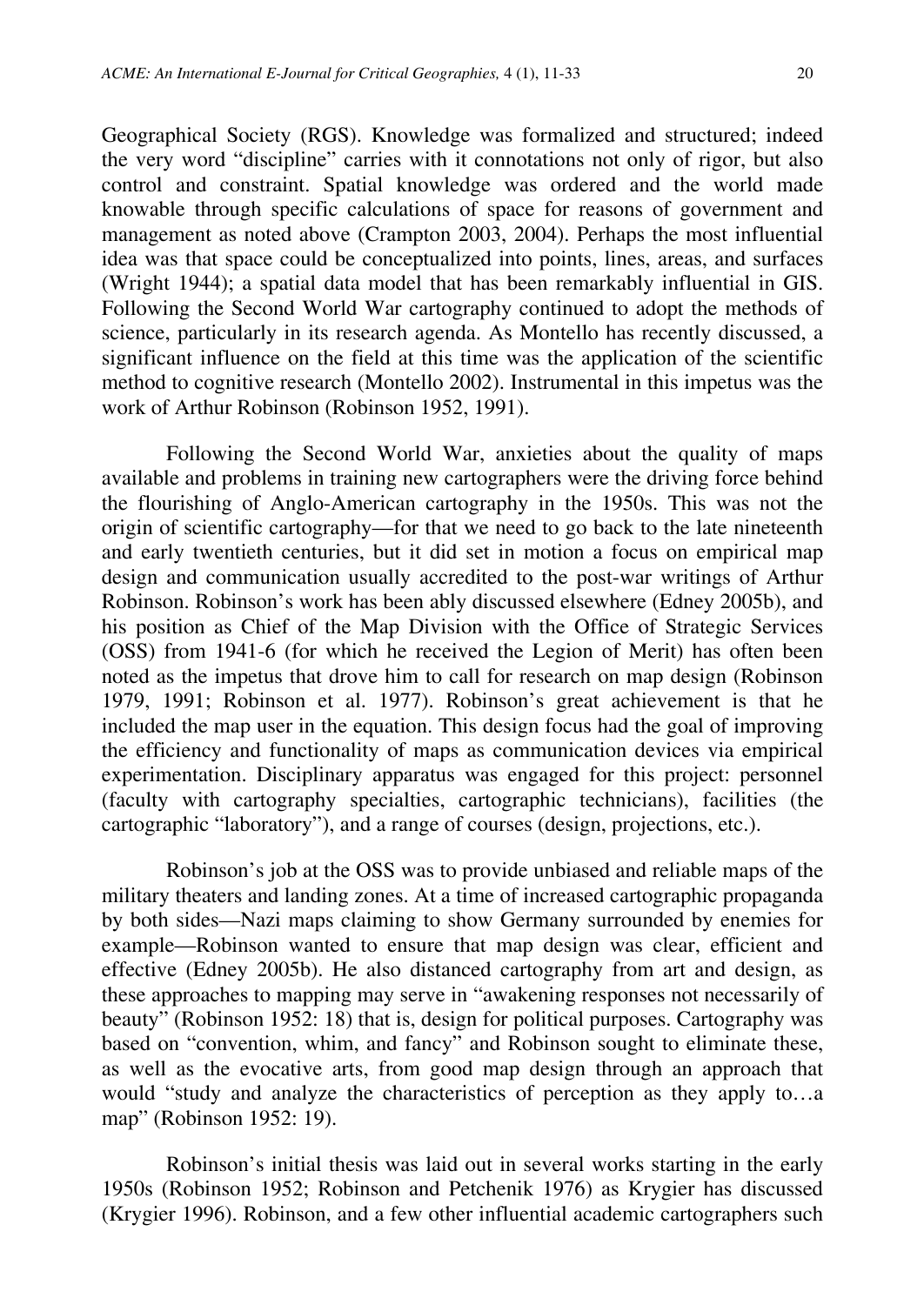as George Jenks, sought to place cartography on a firm footing, perhaps even with its own departments: "the scope of…cartography…is broad enough to justify the organization of independent departments" of cartography (Jenks 1953: 321).

But this yearning for academic segregation was questioned at the time for being naively technical and internalist. It flew in the face of the geographic discipline's understanding of maps as central to their endeavor and was criticized as such at the time. Hartshorne declared "[s]o important, indeed, is the use of maps in geographic work, that…if (the) problem cannot be studied fundamentally by maps—usually by a comparison of several maps—then it is questionable whether or not it is within the field of geography" (Hartshorne 1939: 249). Mackay claimed that "cartography by itself is sterile" (Mackay 1954: 13) while Beishlag had been even more forthright:

Many of the new enrollees in cartography classes will not want to learn to be cartographers but to be better geographers…If cartography teachers put these new students to learning handlettering or to constructing a series of different map grids from mathematical calculations, then good relations between cartography and geography may be jeopardized. Such training is neither interesting nor very useful to most geographers (Beishlag 1951: 6).

What is most important here is not the discomfort with technology (handlettering then, GIS software now) but the implication that maps, as methods, are related in fundamental ways to concepts and theories of geography. What kind of concepts and theories are embedded in the particular version of cartography that was to be excised from geography and studied in "independent departments"? What kind of concepts and theories were excluded? Continuing foci, then, for critical cartography are the substantive relations between maps as methods and the diverse (and often incommensurable) concepts and theories in geography.

Despite early concerns, a segregated and a-political cartography developed throughout the 1970s, when Morrison predicted that the science of cartography would soon result in "the freedom to map abstractly and to develop methodology free of specific real world distributions" (Morrison 1974: 9). From the 1950s to the 1970s cartography repeatedly came under scrutiny from geographers who had particular conceptual and theoretical concerns with the disciplined cartography promoted by academic cartographers. Some critiques called into question the suppression of the political in cartography. One critique that continues to resonate today in the minds of many critical geographers, was that maps were part of the imperialist or post-colonial project. The French Marxist geographer Yves Lacoste over three decades ago pointed to the larger political motivation of much mapping:

The map, perhaps the central referent of geography, is, and has been, fundamentally an instrument of power. A map is an abstraction from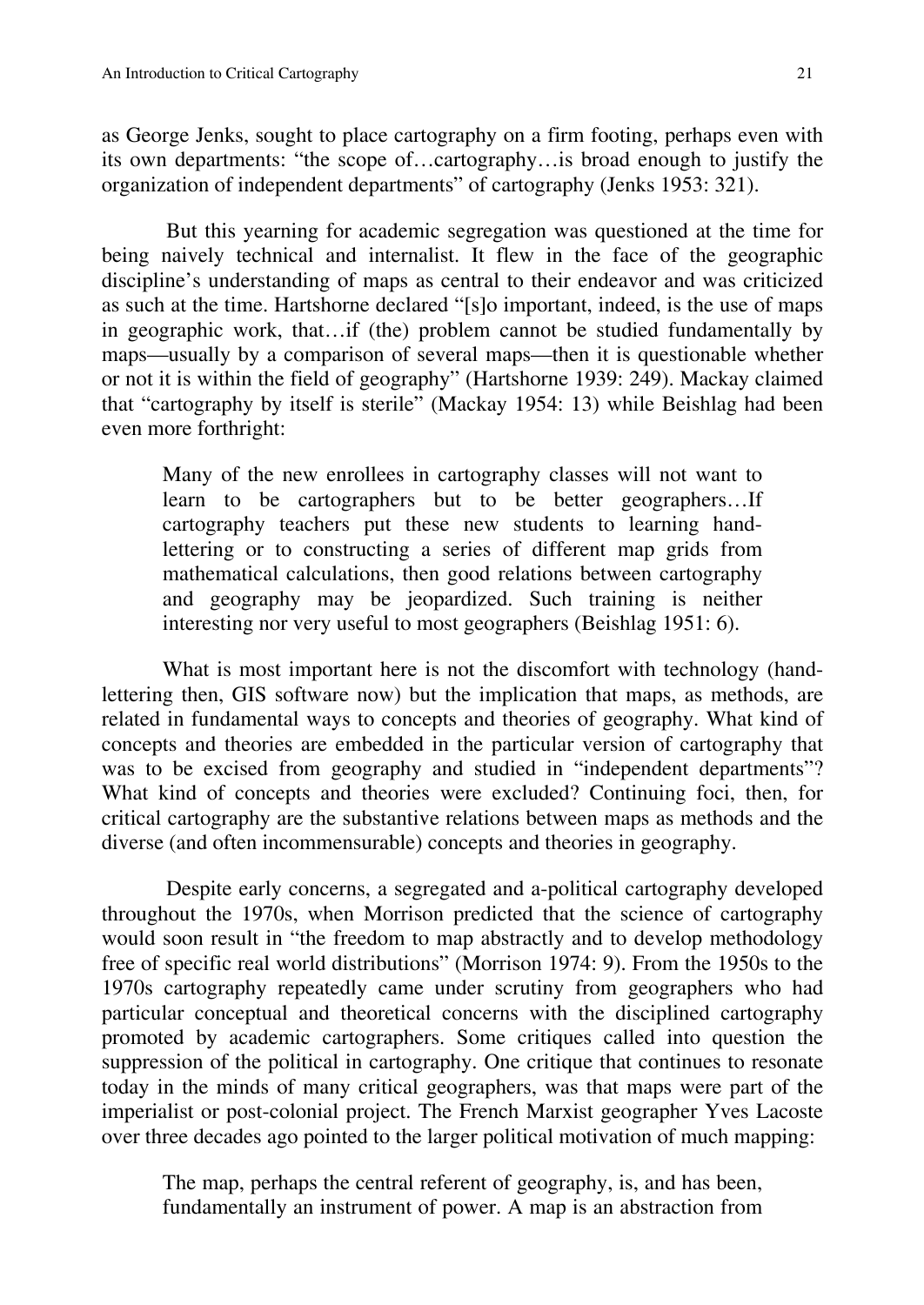concrete reality which was designed and motivated by practical (political and military) concerns; it is a way of representing space which facilitates its domination and control. To map...serves the practical interests of the State machine (Lacoste 1973: 1).

Writing in an important book on humanist geography, Wood argued that "unlike contemporary academic cartography, a cartography of reality must be humane, humanist, phenomenological…It must reject as inhumanly narrow both the data base and subject matter of contemporary academic cartography" (Wood 1978: 207). Even quantitative geographers such as Bunge and Harvey launched critiques of cartography, fearing, it seems, that the conceptual and theoretical basis of cartography may limit the viability of mapping as a method for quantitative geography. Scientific cartography and scientific geography were potentially in conflict. Harvey, in his *Explanation in Geography* wrote, "The use of the map, like the use of any kind of model, poses a number of problems concerning inference and control. It is time, therefore, that these methodological issues were explicitly and comprehensively discussed (Harvey 1969: 376). Both Harvey and Wood suggest that other cartographies – for quantitative and humanistic geography in these two instances – need to be developed, suggesting, again, a productive path for work in critical cartography beyond the critique.

If cartography was so susceptible to these critiques, why did it adopt such an internalist approach, eschewing engagement with larger societal and political issues? In the post-war period cartographers came to identify any relationship of mapping with politics as bias, lies and exaggeration. This development can be understood in light of the parallel with the disciplinary history of political geography. Political geography entered a quiescent phase after the Second World War for much the same reason, that is the threat of its use as a geopolitics complicit with lebensraum and racism (Agnew 2002). Such was political geography's backing away from politics that it was described as a "moribund backwater" by Brian Berry (quoted in Agnew 2002: 17). In cartography the emergence of Robinsonian cartography was in part a reaction to the "political" uses of maps by the Nazis and Allies, and in part a call for improved training and rigor in map creation needed to make maps for the war. In this sense it was inherently contradictory.

For an example of this internalist technological perspective, we need look no further than the Peters projection controversy, which burned most intensely between about 1974 and 1990. This story has been told numerous times from different perspectives (Crampton 1994; Monmonier 1995), but suffice it to say that Peters was brought up in an activist household during the 1930s, a time when his father was imprisoned by the Nazis. Their family was no stranger to politically active foreign visitors such as that of William Pickens, NAACP activist and field secretary. After getting his doctorate in history Peters felt that global maps such as the Mercator were racist: it was "a fully false picture, particularly regarding the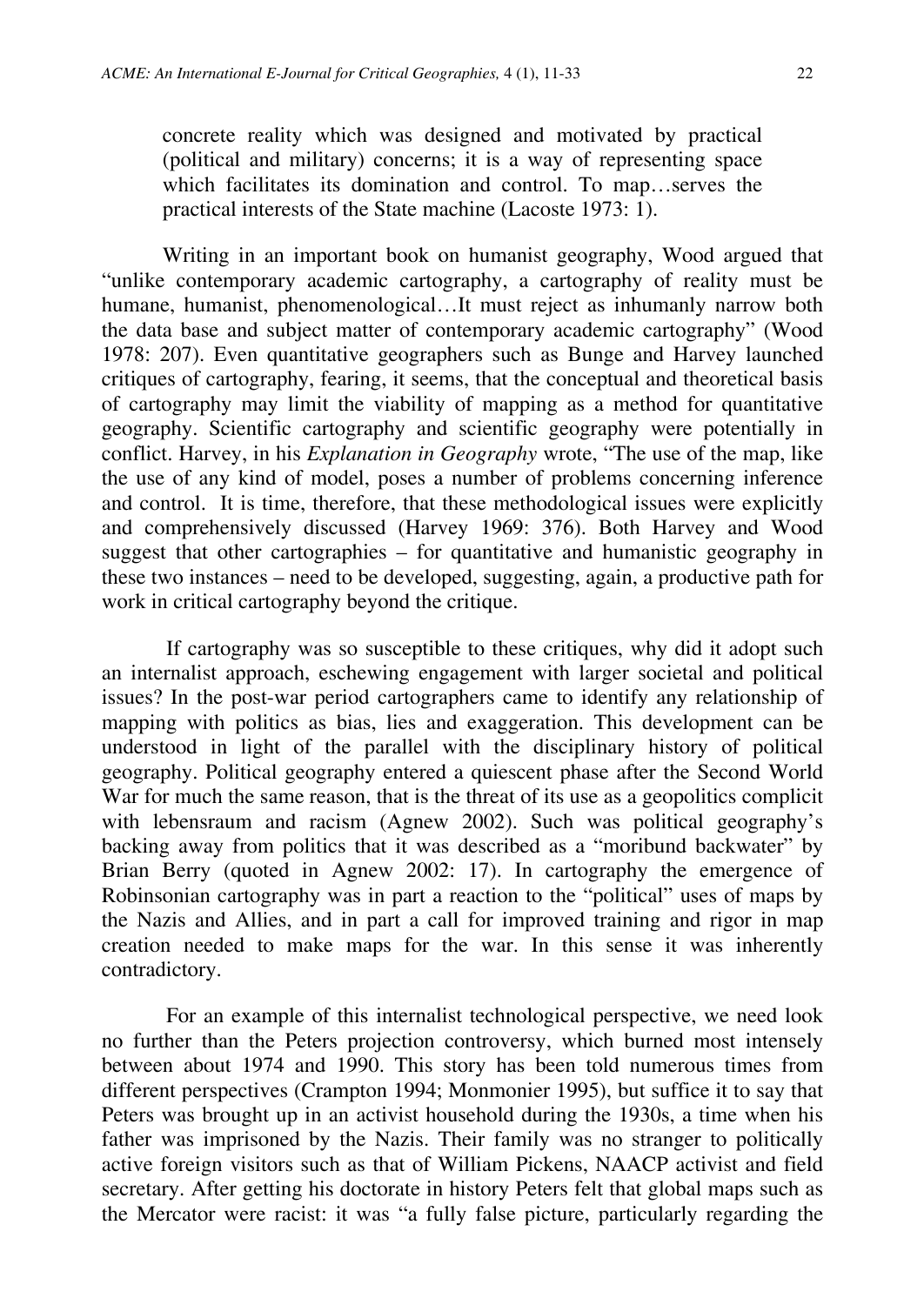non-white-peopled lands…it over-values the white man and distorts the picture of the world to the advantage of the colonial masters of the time" (Morris 1973: 15). Robinson led the response:

cleverly contrived, cunningly deceptive attack against the "outmoded theories" and "myths" of cartography [it] misrepresents, is illogical and erroneous, and one's initial reaction is simply to dismiss it as being worthless...[Peters is a] skillful merchandiser, and his selfserving campaign can do the image of cartography great harm (Robinson 1985: 103).

There was a mismatch of critique and response. Where Peters developed maps for his political activism, the response from the field was to engage Peters at the level of his cartographic claims, with the politics of representation coming second (if at all).

Robinson was not the first to seek a scientific footing for cartography, but where he sought to study an a-political mapping without reference to an outside world, an earlier tradition took a much different approach. Where Robinson emphasized research on how maps are understood by users, early twentieth century cartography focused on how maps could be applied to solve socio-political problems. These mapping efforts were "political" without explicitly articulating a politics—that is, map discourse was political economic discourse (Crampton 2004).

The work of Mark Jefferson provides another example of this. Jefferson (1863-1949) was a cartographer and geographer at Eastern Michigan University, an early President of the AAG in 1916, and Chief Cartographer at the Paris Peace Conference in 1919 where he worked alongside Isaiah Bowman of the American Geographical Society (Martin 1968). One of Jefferson's longstanding interests was population distributions; where people were, how many were there and what sorts of people were in each place. In one sense Jefferson's interest in this topic were shaped by his involvement in the Versailles Peace Treaty and the problem of the new boundaries of Europe following the war. This problem was one of territory and ethnic identity. But in another sense Jefferson's work was an exemplar of its time, for there had been attempts to map socio-demographic attributes of populations, especially languages, dating to at least the mid-nineteenth century.

All previous population maps, Jefferson argued, were deficient because they assumed that places existed naturally prior to the act of mapping, with preexisting political boundaries (for example the city boundaries). A truer sense of place however (which he called the anthropographic city, Jefferson 1909) was created by the act of mapping itself. For Jefferson therefore, maps were applied political economy and were no less political for being applied. This remarkable work at the birth of the cartographic discipline was suppressed by developments in post-WW2 academic cartography. Thus the relations between political economy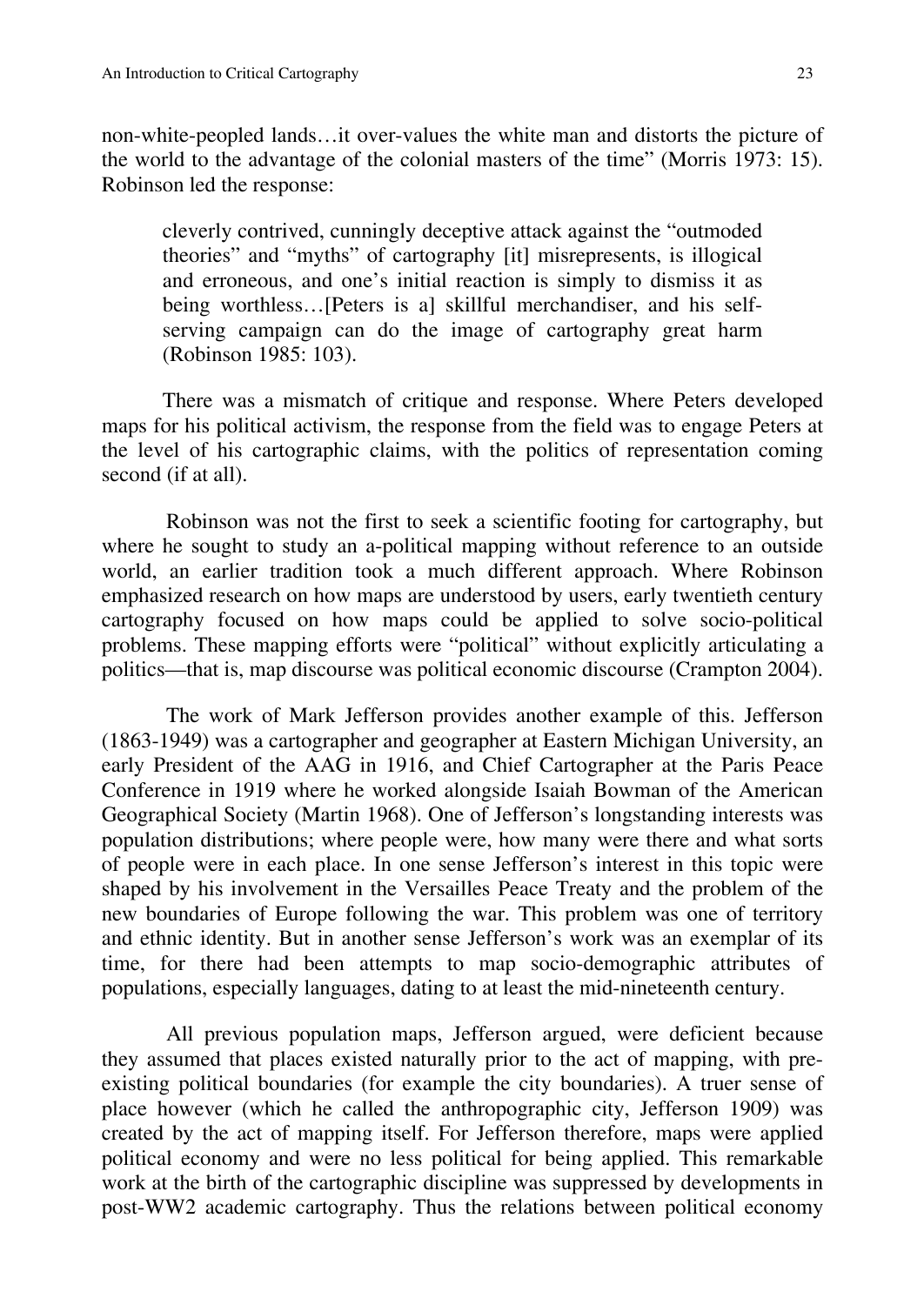and mapping are a viable, yet seldom explored avenue for contemporary research in critical cartography.

#### **Conclusion: Mapping Possibilities**

Today, mainstream academic cartographers have moved beyond some of the key tenets of Robinsonian cartography. For example, most now accept that the map communication model is no longer an adequate account of how maps work (MacEachren 1995). One of us has already discussed this elsewhere (Crampton 2001) but suffice it to say that geovisualization expanded the emphasis on the delivery of information to also encompass its exploration. Two consequences of this are that mapping is no longer in the hands of the experts (which is still playing itself out in the previously mentioned practice of map hacking), and that the scientific method of hypothesis testing and pattern confirmation was no longer adequate. Instead maps and GIS are used in what the semiotician Charles Peirce called "abduction" or exploratory methods of data mining and pattern-seeking (Staat 1993). These exploratory methods are now well known in mapping, GIS and collaborative work (Edsall et al. 2000; Kraak and MacEachren 1999; MacEachren 1992; MacEachren et al. 1998a; MacEachren et al. 1998b; MacEachren and Kraak 1999; MacEachren and Monmonier 1992; MacEachren et al. 1999).

Robinson's establishment of modern (post-war) cartography on a-political, empirical and scientific grounds, segregated from context, has been a target of critique from its beginnings. Some critiques were ends in themselves; other critiques were an impetus for the exploration of cartographies beyond the conception offered by academic cartographers. Contemporary critical cartography is situated in this long critical tradition, is important for the intellectual history of cartography, and is a source of ideas and avenues for work in contemporary mapping.

To paraphrase Rolnik (1998), a critical cartography "refers to the choice of new worlds, new societies. Here, the practice of the cartographer is immediately political." The critical approach is therefore an ethos and a practice, a Kantian process of questioning. In this paper we have identified two areas where the traditional disciplinary modes of cartography have come under question. On the one hand a theoretical enquiry which seeks to examine the social relevance of mapping, its ethics and power relations, and on the other hand, the development of open-source and pervasive mapping capabilities. A diversity of mappings are made possible through this critique – some already noted in this paper, some in reviews and monographs on contemporary critical cartography (Perkins 2003; Perkins 2004; Pickles 2004). Any attempt to draw definitive conclusions will only serve to close off these openings. Instead we offer five possible areas we feel deserve further exploration in the spirit of critique.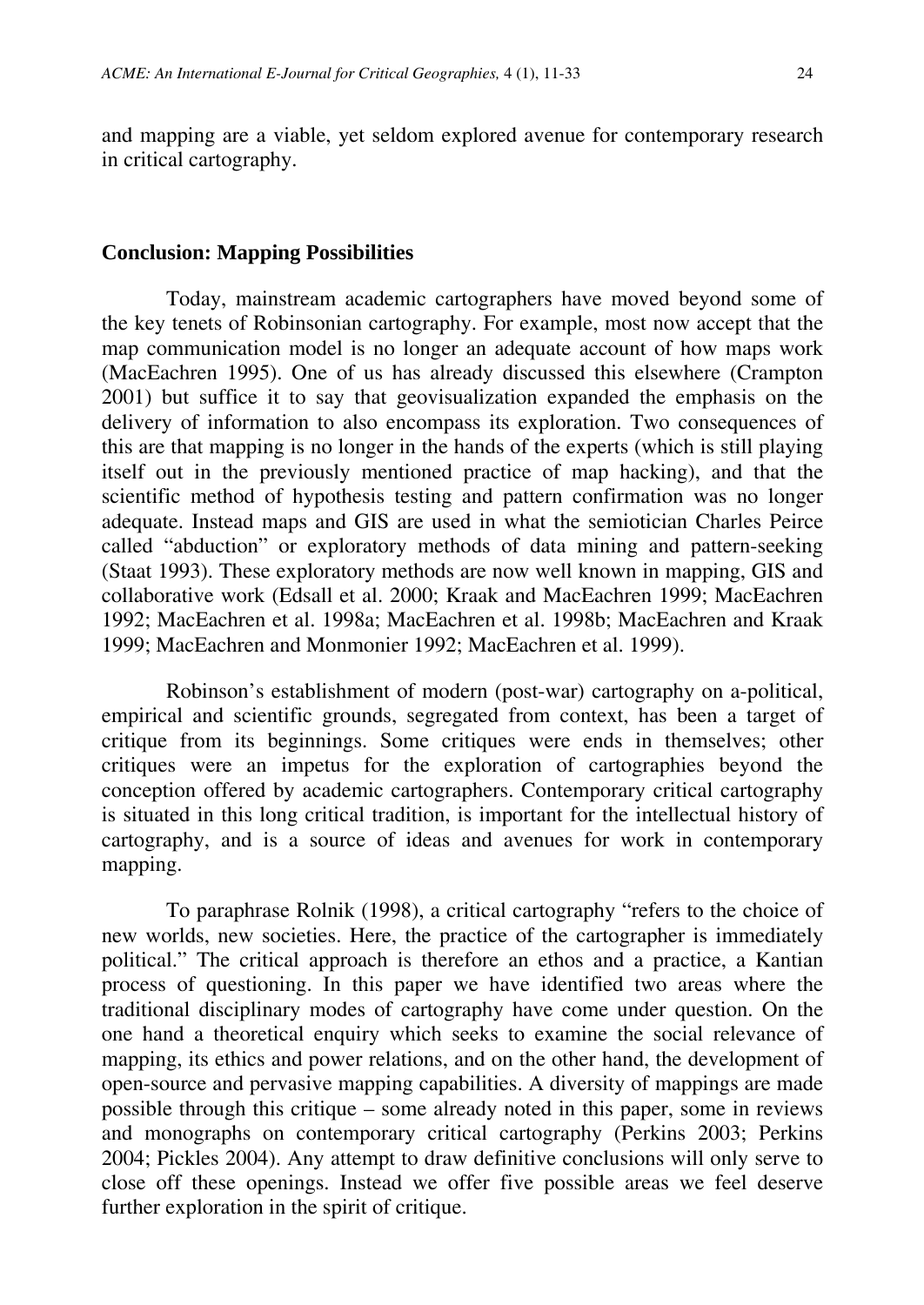*Artists* continue to provide an incredibly rich and varied appropriation of mapping (Casey 2002; Cosgrove 2005; Case 2006; Krygier 2006; Schiller 2006; Varanka 2006; Wood 2006a, 2006b). As Wood has observed:

Map artists ... claim the power of the map to achieve ends other than the social reproduction of the status quo. Map artists do not reject maps. They reject the authority claimed by normative maps uniquely to portray reality as it is, that is, with dispassion and objectivity" (Wood 2006b: p.10.).

Map artist kanarinka claims artists working with maps have an "ethics of experimentation" that is "anything but arbitrary: ...artists experiment with a particular territory in specific ways to reach unforeseen destinations" (kanarinka 2006: p.39,24.). Although impossible to reduce to a single perspective, the effect of these works is to fundamentally challenge received notions of space, knowledge and power.

*Everyday mappings*, whether performative (Krygier 2006), ludic (Perkins 2006), indigenous (Lewis 2006), affective and experiential (Cieri 2003, 2006) or narrative (Pearce 2006), creatively illuminate the role of space in people's lives by countering generalized and global perspectives. A recent cartography text (Krygier and Wood 2005) implicitly integrates critical cartography, ideas from the arts and everyday mappings, and is designed with a populist intent.

*Maps as resistance*, counter-mappings and participatory GIS, take up maps and politics in an explicit manner to provide alternative mappings of space not represented by official state agencies (Sparke 1995; Cobarrubias et al. 2006).

*Map hacking* provides a whole series of inexpensive or open source capabilities that combine spatialized knowledges in ever new ways (kanarinka 2006a, 2006b). As we stated above, it is not the technology that is important, but how it is used, and with what effects.

Finally therefore, there is also a necessary role for the *theoretic critique* to challenge assumptions and place matters in historical perspective. These emancipatory avenues begin to reveal the promise of critical cartography.

#### **References**

Agnew, John. 2002. *Making Political Geography.* London: Arnold.

Beishlag, Gordon. 1951. Aims and limits in teaching cartography. *The Professional Geographer* 3**,** 6-8.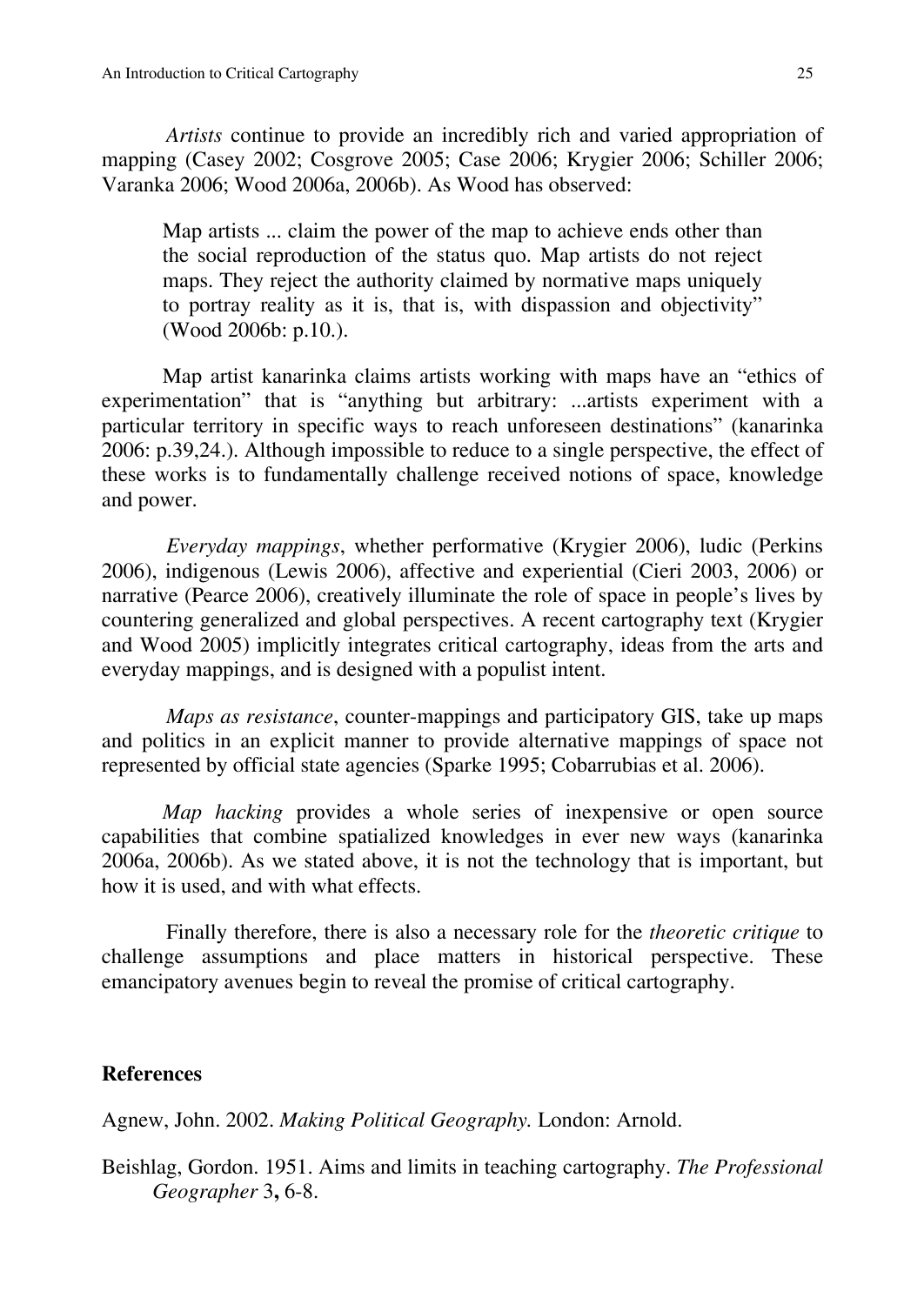- Blau, John. 2005. Kids' laptop hits world spotlight. *PC World*. . <http://www.pcworld.com/resource/printable/article/0,aid,123605,00.asp> Accessed 26 January, 2006 .
- Case, Nat. 2006. Pictures: The gap between maps and art. Paper presented at the *Association of American Geographers Annual Conference.* Chicago, March.
- Casey, Edward. S. 2002. *Representing Place: Landscape Painting and Maps.*  Minneapolis: University of Minnesota Press.
- Chakraborty, Jayajit and Martin M. Bosman. 2005. Measuring the digital divide in the United States: Race, income, and personal computer ownership. *The Professional Geographer* 57**,** 395-410.
- Christensen, Kathleen. 1982. Geography as a human science: A philosophic critique of the positivist-humanist split. In, Peter Gould and Gunnar Olsson (eds.) *A Search for Common Ground.* London: Pion.
- Chua, Hannah Fay, Julie E. Boland, and Richard E. Nisbett. 2005. Cultural variation in eye movements during scene perception. *Proceedings of the National Academy of Sciences* 102**,** 12629-33.
- Cieri, Marie. 2006. Practicing "Artography." Paper at the *Association of American Geographers Annual Conference.* Chicago, March.
- Cieri, Marie. 2003. Between being and looking. Queer tourism promotion and lesbian social space in Greater Philadelphia. *ACME: An International E-Journal for Critical Geographies* 2**,** 147-66.
- Cobarrubias, Sebastian, Maria Cortes, Juan Aparicio and John Pickles. 2006. Delete the border! Activist art movements, new mapping projects, and the reworking of the Euro-Border. Paper presented at the *Association of American Geographers Annual Conference.* Chicago, March.
- Cosgrove, Denis. 2005. Maps, mapping, modernity: Art and cartography in the twentieth century. *Imago Mundi* 57**,** 35-54.
- Cosgrove, Denis. (ed.) 1999. *Mappings.* London: Reaktion Books.
- Craig, William J., Trevor M. Harris and Daniel Weiner. 2002. *Community Participation and Geographic Information Systems*. Taylor and Francis.
- Crampton, Jeremy W. 2004. GIS and geographic governance: Reconstructing the choropleth map. *Cartographica* 39**,** 41-53.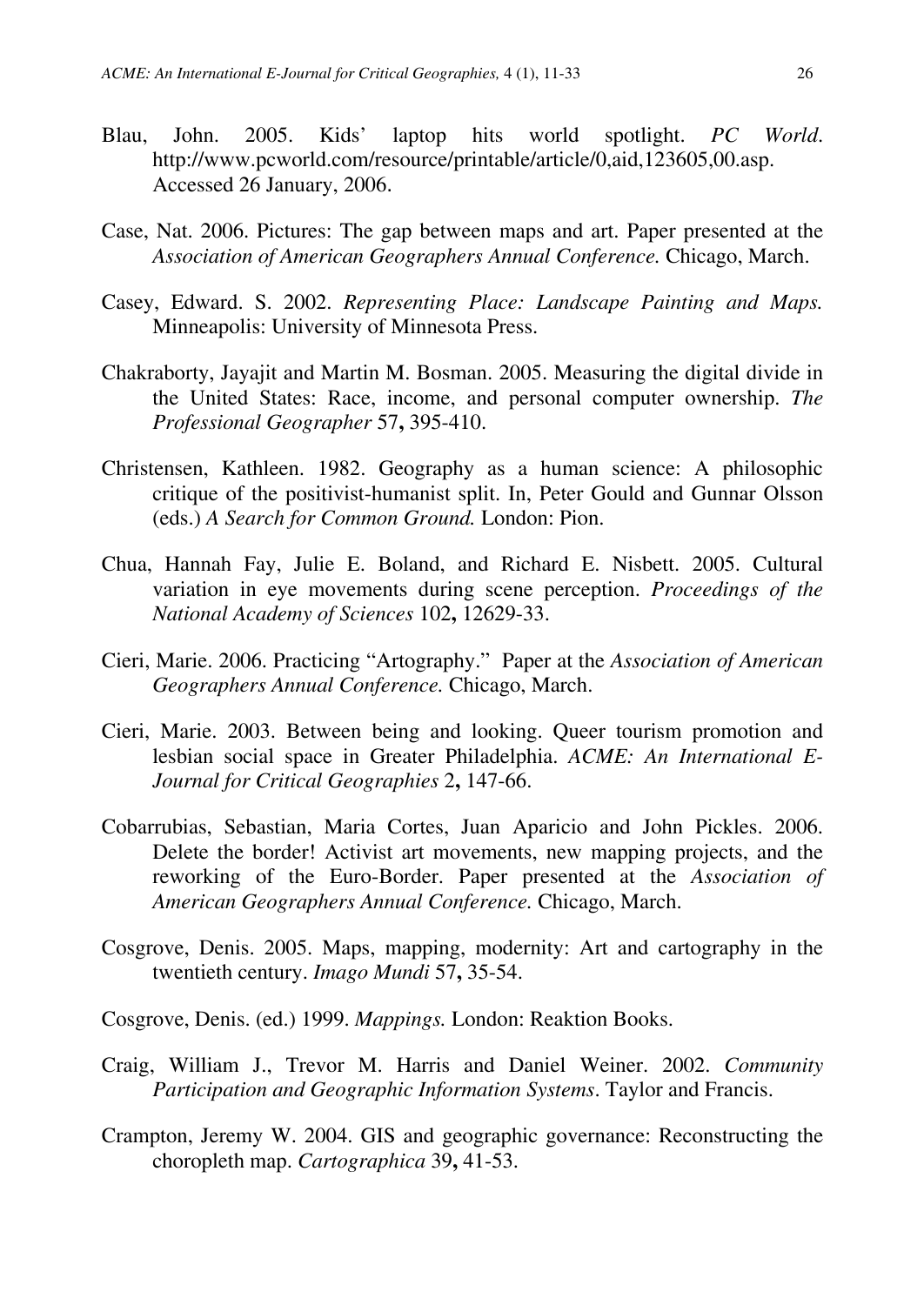- Crampton, Jeremy W. 2003. *The Political Mapping of Cyberspace.* Chicago: University of Chicago Press.
- Crampton, Jeremy W. 2001. Maps as social constructions: Power, communication and visualization. *Progress in Human Geography* 25**,** 235-52.
- Crampton, Jeremy W. 1994. Cartography's defining moment: The Peters Projection Controversy, 1974-1990. *Cartographica* 31**,** 16-32.
- Crampton, Jeremy W. and Stuart Elden. (eds.) 2006. *Space, Knowledge, and Power: Foucault and Geography.* London: Ashgate.
- Debord, Guy. 1967/1994. *Society of the Spectacle.* New York: Zone Books.
- Edney, Matthew H. 2005a. The origins and development of J. B. Harley's cartographic theories. *Cartographica* 40**,** 1-143.
- Edney, Matthew H. 2005b. Putting "Cartography" into the history of cartography: Arthur H. Robinson, David Woodward, and the creation of a discipline. *Cartographic Perspectives* (51): 14-29.
- Edsall, Robert M., Mark Harrower. and Jeremy L. Mennis. 2000. Tools for visualizing properties of spatial and temporal periodicity in geographic data. *Computers and Geosciences* 26**,** 109-18.
- Erle, Schuyler, Rich Gibson and Jo Walsh. 2005. *Mapping Hacks.* O'Reilly and Associates. Sebastopol, CA.
- Foucault, Michel. 2003. *Society Must Be Defended: Lectures at the Collége De France, 1975-76.* New York: Picador.
- Foucault, Michel. 1997. What is enlightenment? In, Sylvere Lotringer (ed.), *The Politics of Truth.* New York: Semiotext[e].
- Foucault, Michel. 1991. *Remarks on Marx.* New York: Semiotext[e].
- Harley, John B. 2001. *The New Nature of Maps: Essays in the History of Cartography.* Baltimore, Md.: Johns Hopkins University Press.
- Harley, John B. 1990a. Cartography, ethics and social theory. *Cartographica* 27**,** 1- 23.
- Harley, John B. 1990b. Maps and the Columbian encounter: An interpretive guide to the travelling exhibition. *Maps and the Columbian Encounter: An Interpretive Guide to the Travelling Exhibition.* University of Wisconsin-Milwaukee: Golda Meir Library.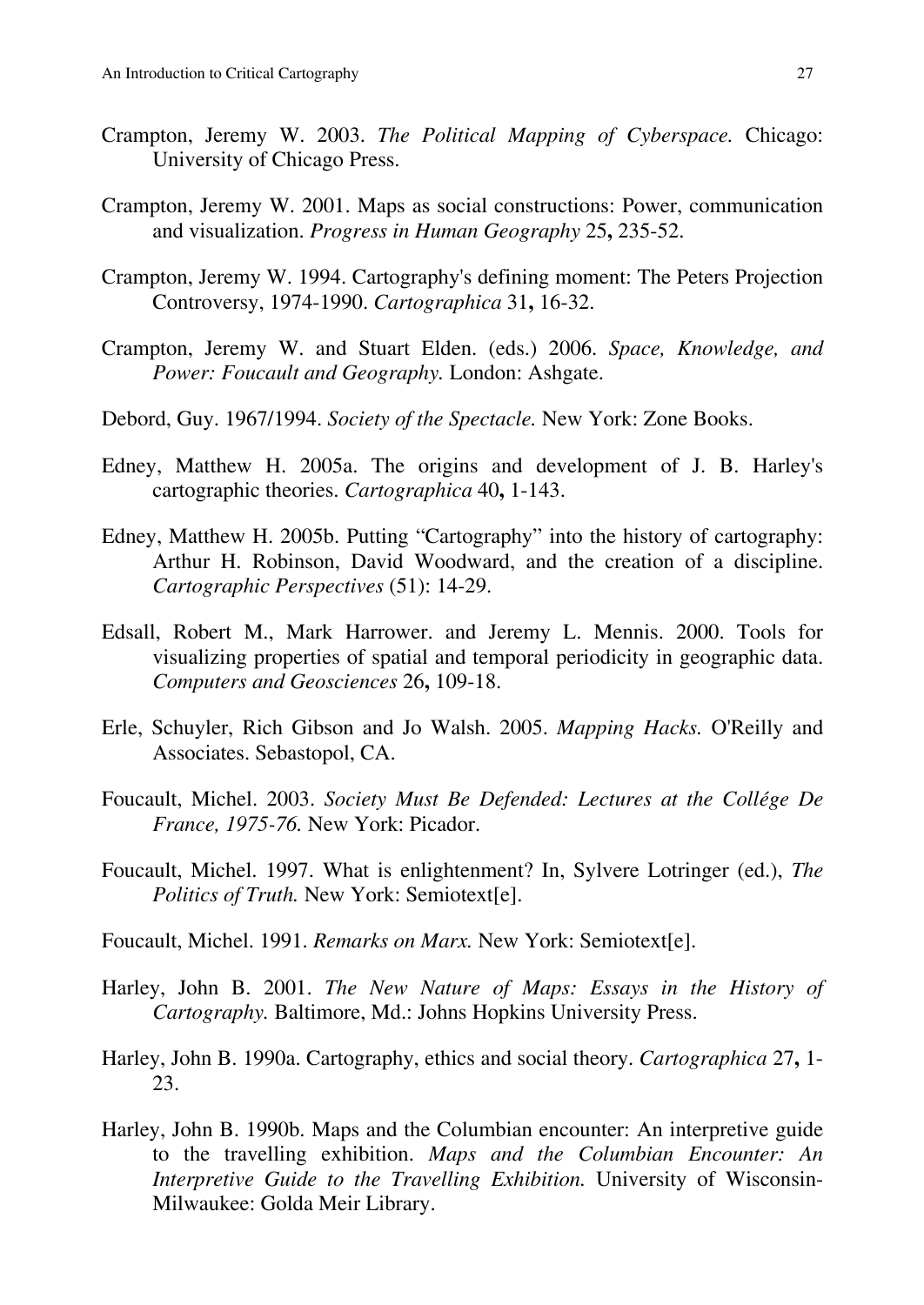Harley, John B. 1989. Deconstructing the map. *Cartographica* 26**,** 1-20.

- Harley, John B. 1988a. Maps, Knowledge, and Power. In, Denis Cosgrove and Stephen Daniels (eds.), *The Iconography of Landscape: Essays on the Symbolic Representation, Design and Use of Past Environments.* Cambridge, UK: Cambridge University Press.
- Harley, John B. 1988b. Silences and secrecy: The hidden agenda of cartography in early Modern Europe. *Imago Mundi* 40**,** 57-76.
- Harley, John B. and David Woodward (eds.). 1987. *Cartography in Prehistoric, Ancient, and Medieval Europe and the Mediterranean.* Chicago: University of Chicago Press.
- Harley, John B. and Kees Zandvliet. 1992. Art, science, and power in sixteenthcentury Dutch Cartography. *Cartographica* 29**,** 10-19.
- Harmon, Katharine. 2004. *You Are Here. Personal Geographies and Other Maps of the Imagination.* New York: Princeton Architectural Press.
- Hartshorne, Richard. 1939. *The Nature of Geography: A Critical Survey of Current Thought in the Light of the Past.* Lancaster, PA: Association of American Geographers.
- Harvey, David. 1969. *Explanation in Geography.* New York: St. Martin's Press.
- Ingram, David. 1994. Foucault and Habermas on the subject of reason. In, Gary Gutting (ed.) *The Cambridge Companion to Foucault.* Cambridge: Cambridge University Press.
- Jefferson, Mark. 1909. The anthropography of some great cities: A Study in Distribution of Population. *Bulletin of the American Geographical Society* 41**,** 537-66.
- Jenks, George. 1953. An improved curriculum for cartographic training at the college and university level. *Annals of the Association of American Geographers* 43**,** 317-31.
- kanarinka. 2006a. Art-machines, body-ovens and map-recipes: Entries for a psychogeographic dictionary. *Cartographic Perspectives* 53*,* 24-40.
- kanarinka. 2006b. Designing for the totally inconceivable: Mods, hacks and other unexpected uses of maps by artists (and other regular people). Paper presented at the *Association of American Geographers Annual Conference.*  Chicago, March.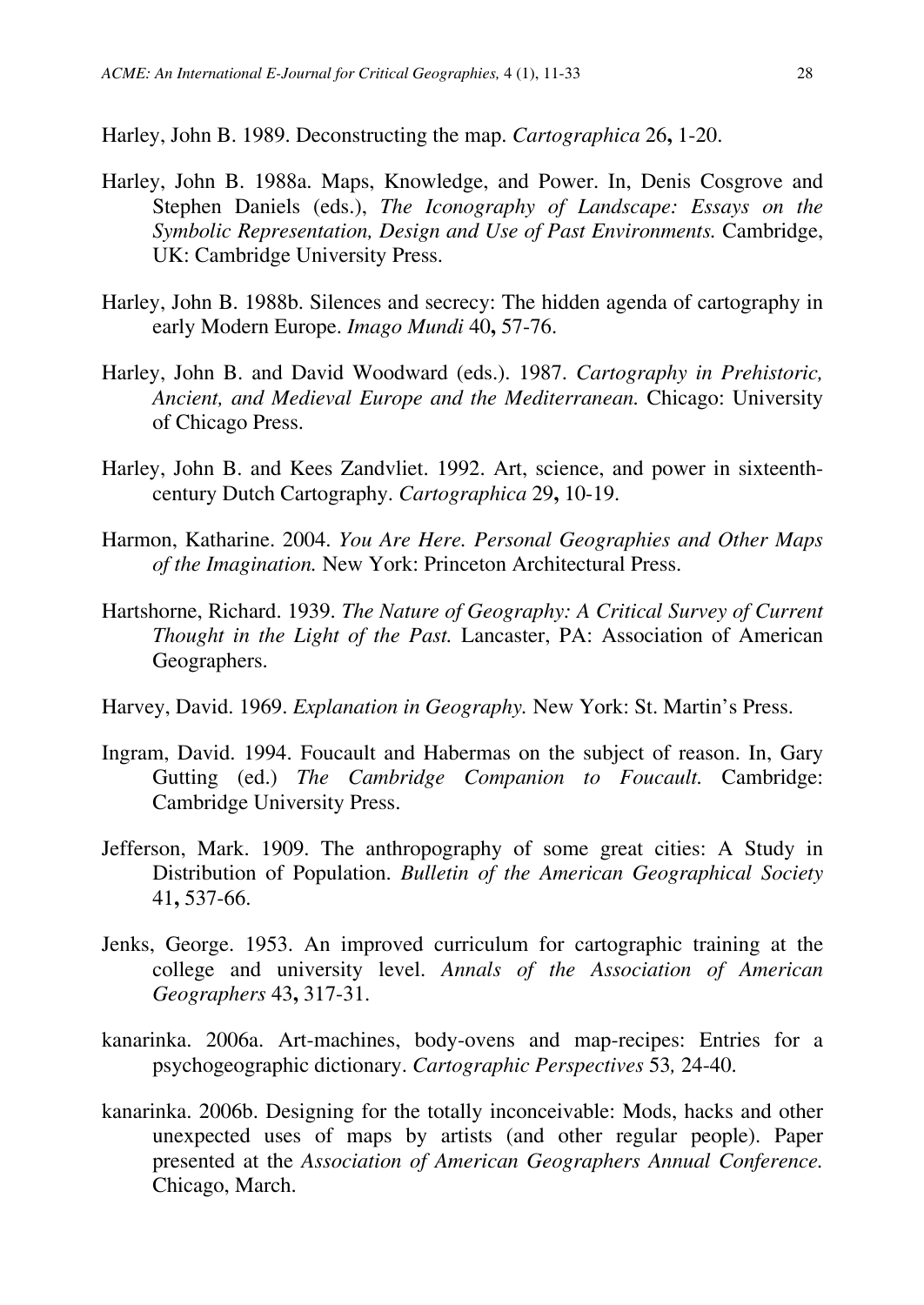- Kant, Immanuel. 2001/1784. What is enlightenment? In, Allen W. Wood (ed.) *Basic Writings of Kant.* New York: The Modern Library.
- Kraak, Menno-Jan and Alan MacEachren. 1999. Visualization for exploration of spatial data. *International Journal of Geographical Information Science* 13**,** 285-87.
- Krygier, John. 2006. Jake Barton's performance maps: An essay. *Cartographic Perspectives* 53*,* 41-50.
- Krygier, John. 1996. Geography and cartographic design. In, Clifford Wood and C. Peter Keller (eds.) *Cartographic Design: Theoretical and Practical Perspectives.* New York: Wiley.
- Krygier, John. and Denis Wood. 2005. *Making Maps: A Visual Guide to Map Design for GIS.* New York: Guilford Press.
- Lacoste, Yves. 1976. *La Géographie, Ça Sert D'abord À Faire La Guerre*. Paris: Maspero.
- Lacoste, Yves. 1973. An illustration of geographical warfare. *Antipode* 5**,** 1-13.
- Laurier, Eric. and Chris Philo. 2004. Ethnoarchaeology and undefined investigations. *Environment and Planning A* 36**,** 421-36.
- Laurier, Eric. and Chris Philo. 2003. The region in the boot: Mobilising lone subjects and multiple objects. *Environment and Planning D-Society and Space* 21**,** 85-106.
- Lewis, Renee P. 2006. Difficulties of incorporating indigenous spatial perceptions with western cartographic traditions. Paper presented at the *Association of American Geographers Annual Conference.* Chicago, March.

Livingstone, David N. 1992. *The Geographical Tradition.* Oxford: Blackwell.

MacEachren, Alan M. 1995. *How Maps Work.* New York: Guilford Press.

- MacEachren, Alan M. 1992. Visualization. In, Ronald Abler, Marcus G. Marcus and Judy Olson (eds.) *Geography's Inner Worlds.* New Brunswick: Rutgers University Press.
- MacEachren, Alan M., Frank P. Boscoe, Daniel Haug and Linda W. Pickle. 1998a. Geographic visualization: Designing manipulable maps for exploring temporally varying georeferenced statistics. In, Graham Wills and John Dill (eds.) *Proceedings IEEE Symposium on Information Visualization.* Los Alamitos: IEEE Computer Society, pp. 23-29.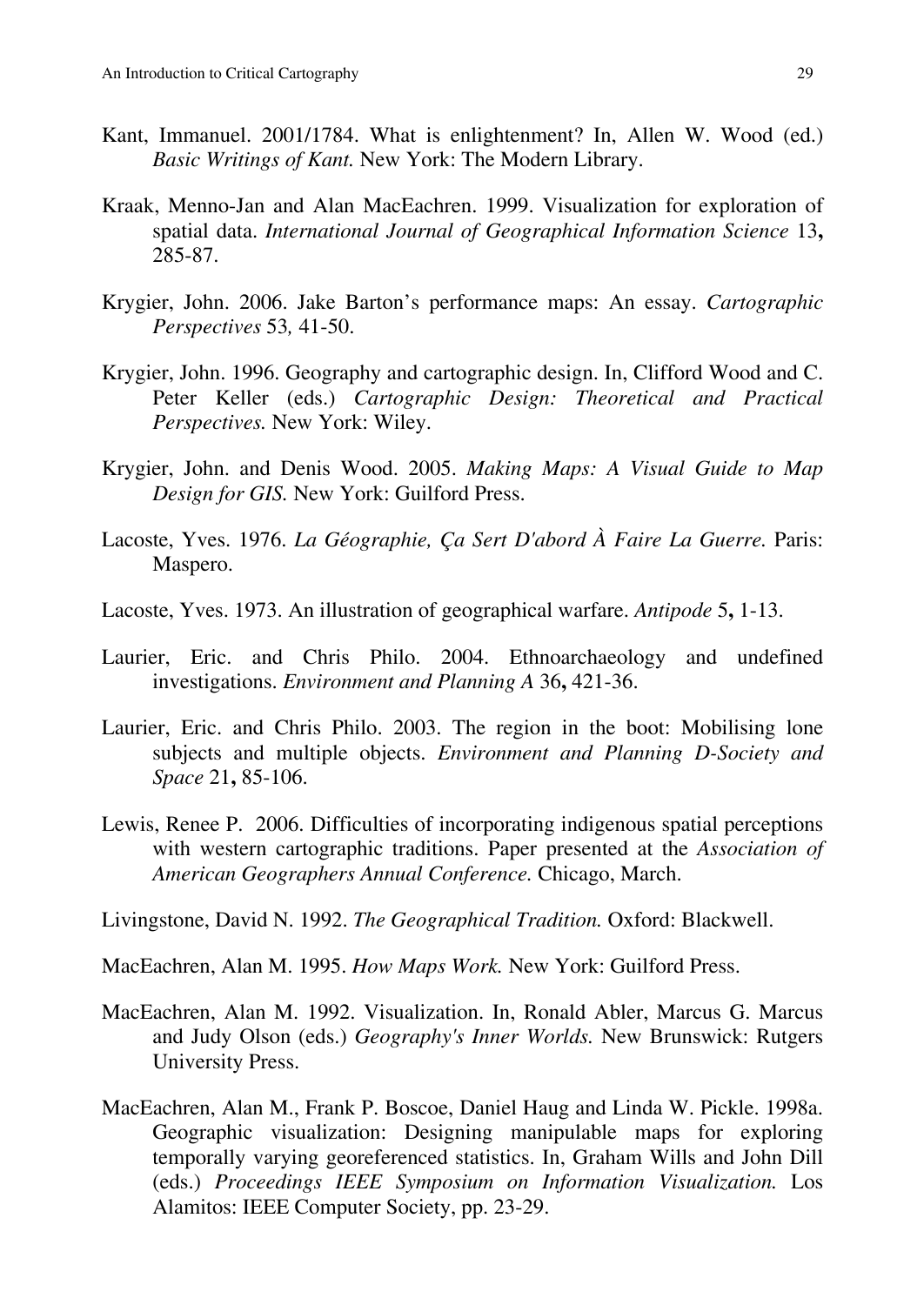- MacEachren, Alan M., Cynthia A. Brewer and Linda W. Pickle. 1998b. Visualizing Georeferenced Data: Representing Reliability of Health Statistics. *Environment and Planning A* 30**,** 1547-61.
- MacEachren, Alan M. and Menno-Jan Kraak. 1999. Visualization for Exploration of Spatial Data. *International Journal of Geographical Information Science.* 13**,** 531.
- MacEachren, Alan M. and Mark Monmonier. 1992. Geographic Visualization Introduction. *Cartography and Geographic Information Systems,* 19**,** 197- 200.
- MacEachren, Alan M., Monica Wachowicz, Robert Edsall, Daniel Haug, and Masters, Raymon. 1999. Constructing Knowledge from Multivariate Spatiotemporal Data: Integrating Geographical Visualization with Knowledge Discovery in Database Methods. *International Journal of Geographical Information Science* 13**,** 311-34.
- Mackay, J. Ross. 1954. Geographic Cartography. *The Canadian Geographer* 4**,** 1- 14.
- Martin, Geoffrey J. 1968. *Mark Jefferson, Geographer.* Ypsilanti, Mich.: Eastern Michigan University Press.
- Misa, Thomas J., Philip Brey and Andrew Feenberg. (eds.) 2003. *Modernity and Technology.* Cambridge, MA: The MIT Press.
- Monmonier, Mark S. 1995. *Drawing the Line: Tales of Maps and Cartocontroversy.* New York: H. Holt.
- Monmonier, Mark S. 1985. *Technological Transition in Cartography.* Madison, Wis.: University of Wisconsin Press.
- Montello, Daniel R. 2002. Cognitive map-design research in the twentieth century: Theoretical and empirical approaches. *Cartography and Geographic Information Science* 29**,** 283-304.
- Morris, Joe A. 1973. Dr Peters' Brave New World. *The Guardian.* June 5:15. Manchester.
- Morrison, Joel. 1974. Changing philosophical-technical aspects of thematic cartography. *The American Cartographer* 1(1): 5-14.
- Openshaw, Stan. 1991. A view on the GIS crisis in geography, or using GIS to put Humpty Dumpty back together again. *Environment and Planning A* 23**,** 621- 28.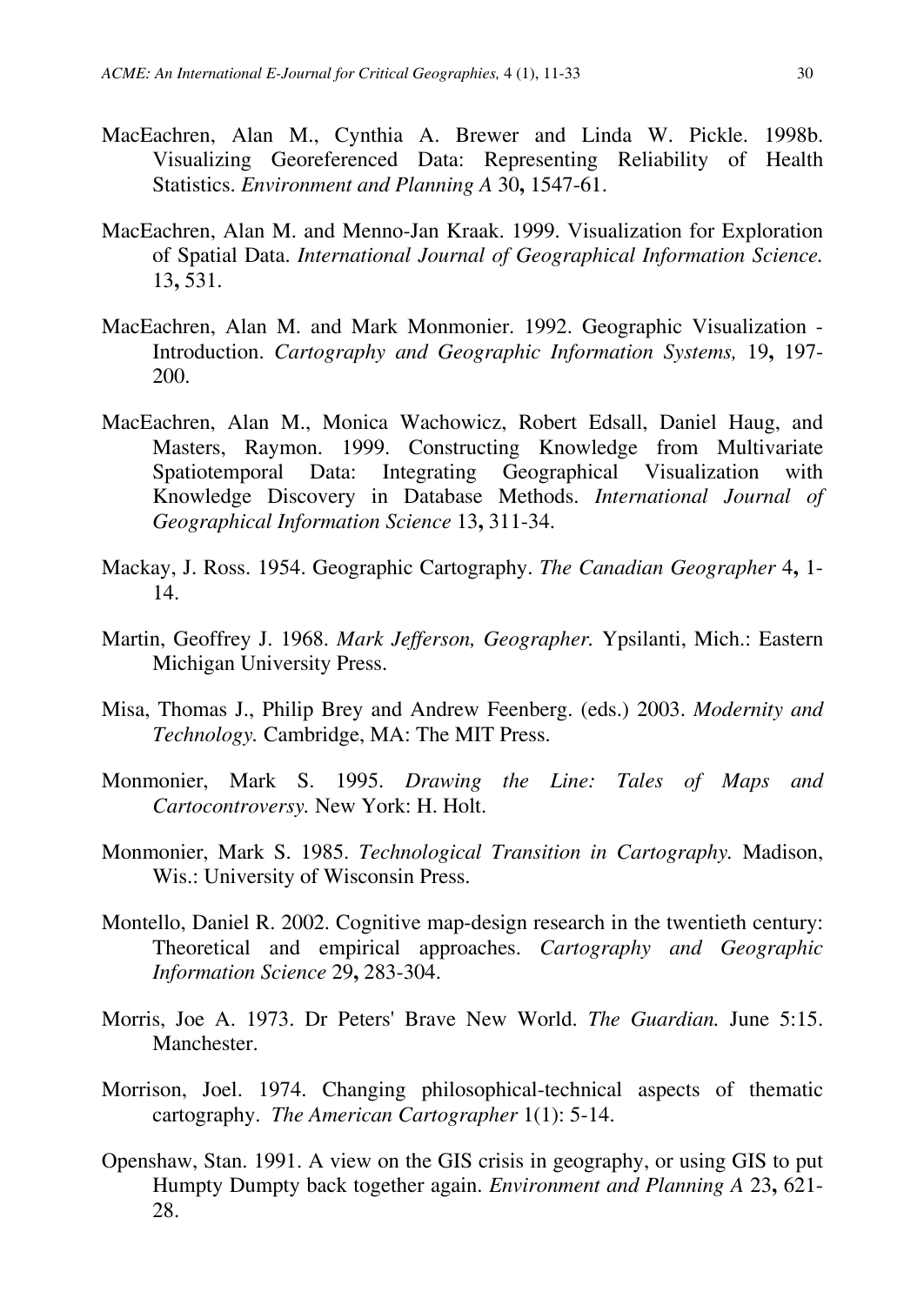- Pearce, Margaret. 2006. Place codes for cartography. Paper presented at the *Association of American Geographers Annual Conference.* Chicago, March.
- Perkins, Chris. 2006. Playing with maps. Paper presented at the *Association of American Geographers Annual Conference.* Chicago, March.
- Perkins, Chris. 2004. Cartography cultures of mapping: Power in practice. *Progress in Human Geography* 28**,** 381-91.
- Perkins, Chris. 2003. Cartography: Mapping theory. *Progress in Human Geography* 27**,** 341-51.
- Pickles, John. 2004. *A History of Spaces. Cartographic Reason, Mapping and the Geo-Coded World.* London: Routledge.
- Pickles, John. 1995. *Ground Truth.* New York: Guilford.
- Pickles, John. 1991. Geography, GIS, and the surveillant society. *Papers and Proceedings of Applied Geography Conferences* 14**,** 80-91.
- Pinder, David. 2005. *Visions of the City. Utopianism, Power and Politics in Twentieth-Century Urbanism.* Edinburgh: University of Edinburgh Press.
- Pinder, David. 1996. Subverting cartography: The situationists and maps of the city. *Environment and Planning A* 28**,** 405-27.
- Robinson, Arthur H. 1991. The development of cartography at the University of Wisconsin-Madison. *Cartography and Geographic Information Systems* 18**,** 156-7.
- Robinson, Arthur H. 1985. Arno Peters and his new cartography. *The American Cartographer* 12**,** 103-11.
- Robinson, Arthur H. 1979. Geography and cartography then and now. *Annals of the Association of American Geographers.* 69**,** 97-102.
- Robinson, Arthur H. 1952. *The Look of Maps: An Examination of Cartographic Design.* Madison: University of Wisconsin Press.
- Robinson, Arthur H., Morrison, Joel L. and Philip C. Muehrcke. 1977. Cartography 1950-2000. *Transactions of the Institute of British Geographers* NS 2**,** 3-18.
- Robinson, Arthur H. and Barbara B. Petchenik. 1976. *The Nature of Maps: Essays toward Understanding Maps and Mapping.* Chicago: University of Chicago Press.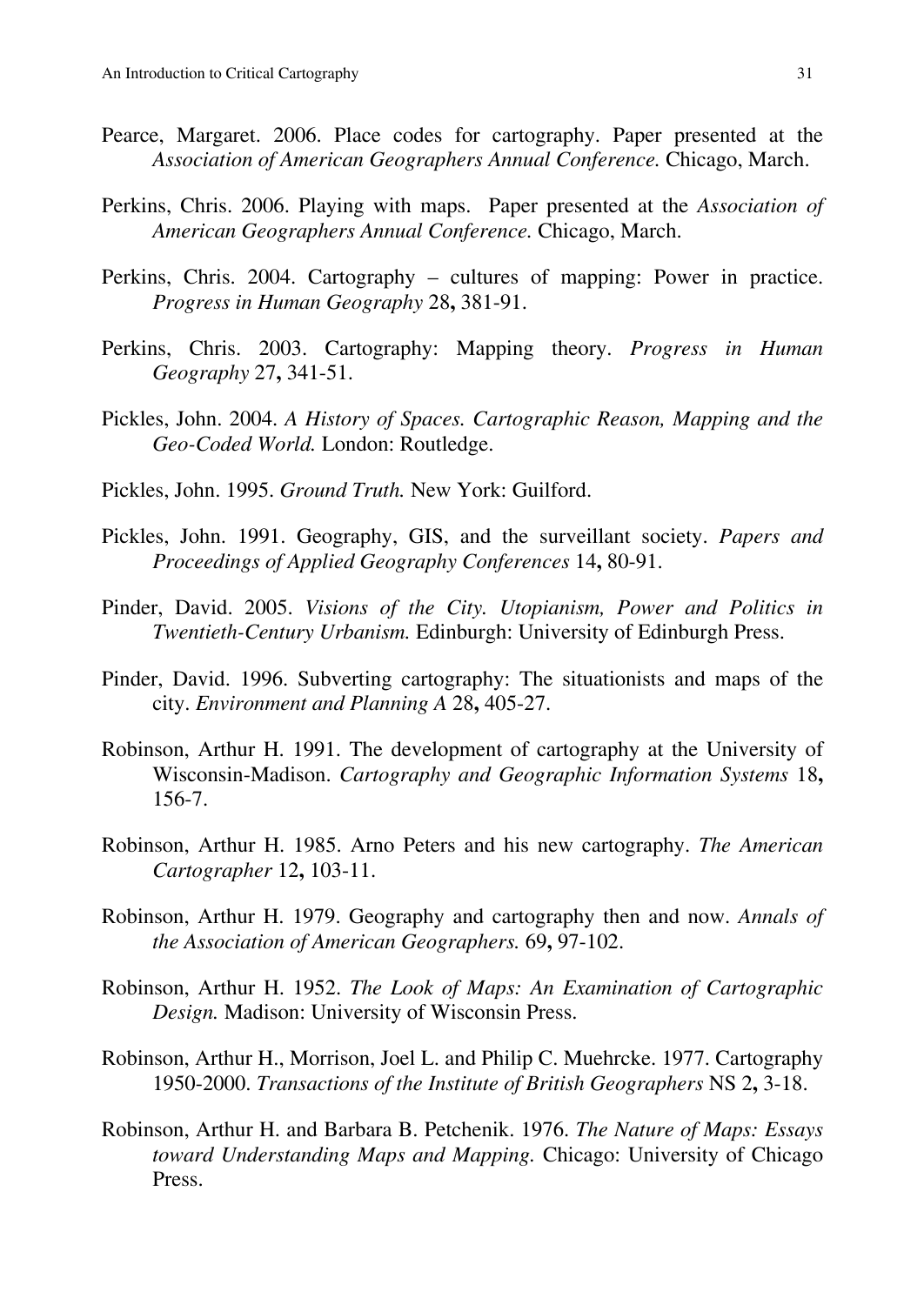Rolnik, Suely. 1998. Sentimental Cartography. Translated from the Portuguese by Adrano Pedrosa and Veronica Cordeiro. http://www1.uol.com.br/bienal/24bienal/rot/txt\_ing\_ensroln.htm. Extracted from Rolnik, S. 1989. *Cartografia Sentimental, Transformaçaoes Contemporéneas do Desejo*. Sâo Paulo: Editora Estaçâo Liberdade, pp. 15- 16, 66-72.

Roush, Wade. 2005. Killer Maps. *Technology Review* 108**,** 54-60.

- Schiller, Nikolas. 2006. Geographic tessellations: Maps, methods, and mandalas. Paper presented at the *Association of American Geographers Annual Conference.* Chicago, March.
- Schuurman, Nadine. 1999. Speaking with the enemy? A conversation with Michael Goodchild. *Environment and Planning D-Society and Space* 17**,** 1-2.
- Schuurman, Nadine. 2000. Trouble in the heartland: GIS and its critics in the 1990s. *Progress in Human Geography* 24**,** 569-90.
- Schuurman, Nadine. 2004. *GIS: A Short Introduction.* Malden, MA: Blackwell Publishers.
- Schuurman, Nadine, and Mei-Po Kwan. 2004. Introduction: Taking a walk on the social side of GIS. *Cartographica* 39**,** 1-3.
- Smith, Neil. 1992. Real wars, theory wars. *Progress in Human Geography* 16**,** 257- 71.
- Sparke, Matthew. 1995. Between demythologizing and deconstructing the map: Shawnadithit's New-Found-Land and the alienation of Canada. *Cartographica* 32**,** 1-21.
- Staat, Wim. 1993. On Abduction, deduction, induction and the categories. *Transactions of the Charles S Peirce Society* 29**,** 225-37.
- Taylor, Peter. 1990. Editorial comment: Gks. *Political Geography Quarterly* 9**,** 211-12.
- Turnbull, David. 1993. *Maps Are Territories: Science Is an Atlas: A Portfolio of Exhibits.* Chicago: University of Chicago Press.
- Varanka, Dalia. 2006. Interpreting map art with a perspective learned from J. M. Blaut. *Cartographic Perspectives* 53*,* 15-23.